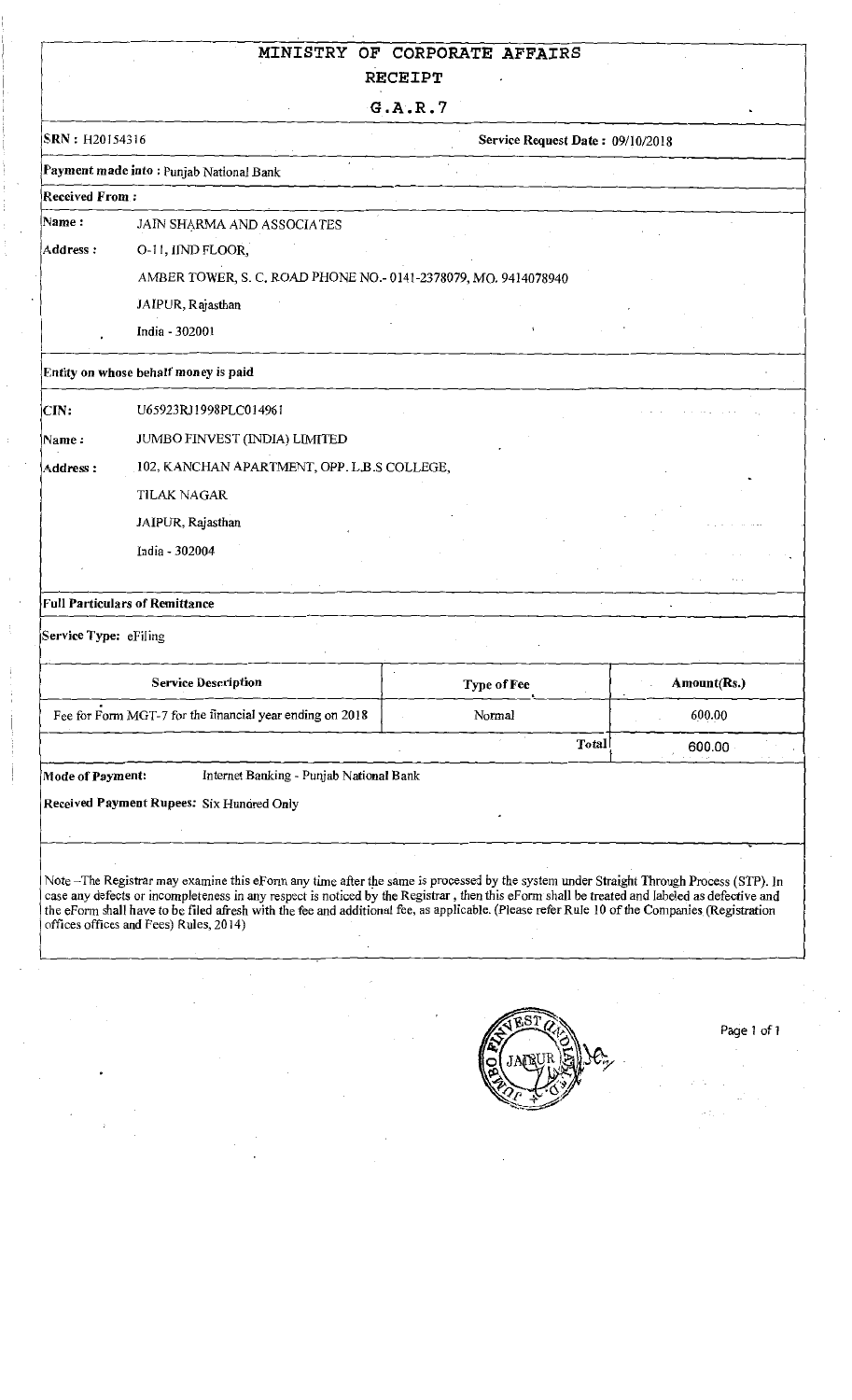[Pursuant to sub-Section(1) of section 92 of the Companies Act, 2013 and sub-rule (1) of rule 11of the Companies (Management and Administration) Rules, 2014]



# FORM NO. MGT-7 **Annual Return**

Form language (a) English O Hindi Refer the instruction kit forfiling the form.

# I. REGISTRATION AND OTHER DETAILS

- (i)  $*$  Corporate Identification Number (CIN) of the company  $\bigcup_{6.5923RJ1998PLC014961}$ 
	- Global Location Number (GLN) of the company
	- \* Permanent Account Number (PAN) of the company **AACCA9784G**
- (ii) (a) Name of the company
	- (b) Registered office address

102,KANCHAN APARTMENT,OPP.L.B.S COLLEGE, TILAK NAGAR JAIPUR Rajasthan 302004 r- -i?-

(c) \*e-mail ID of the company intervalse and the setting of the company if plying intervalse intervalse (c) \*e-mail.com

(d)  $*$ Telephone number with STD code  $\big|_{0.1414047438}$ 

(e) Website

•

(iii) Date of Incorporation  $\sqrt{13/07/1998}$ 

š,

JUMBO FINVEST (INDIA) LIMITE

| (iv)                                                        | Type of the Company<br>Category of the Company |                           |     |  |    | Sub-category of the Company   |
|-------------------------------------------------------------|------------------------------------------------|---------------------------|-----|--|----|-------------------------------|
|                                                             | Public Company                                 | Company limited by shares |     |  |    | Indian Non-Government company |
| (v) Whether company is having share capital                 |                                                |                           | Yes |  | No |                               |
| (vi) *Whether shares listed on recognized Stock Exchange(s) |                                                |                           | Yes |  | No |                               |

(b) CIN of the Registrar and Transfer Agent

Name of the Registrar and Transfer Agent

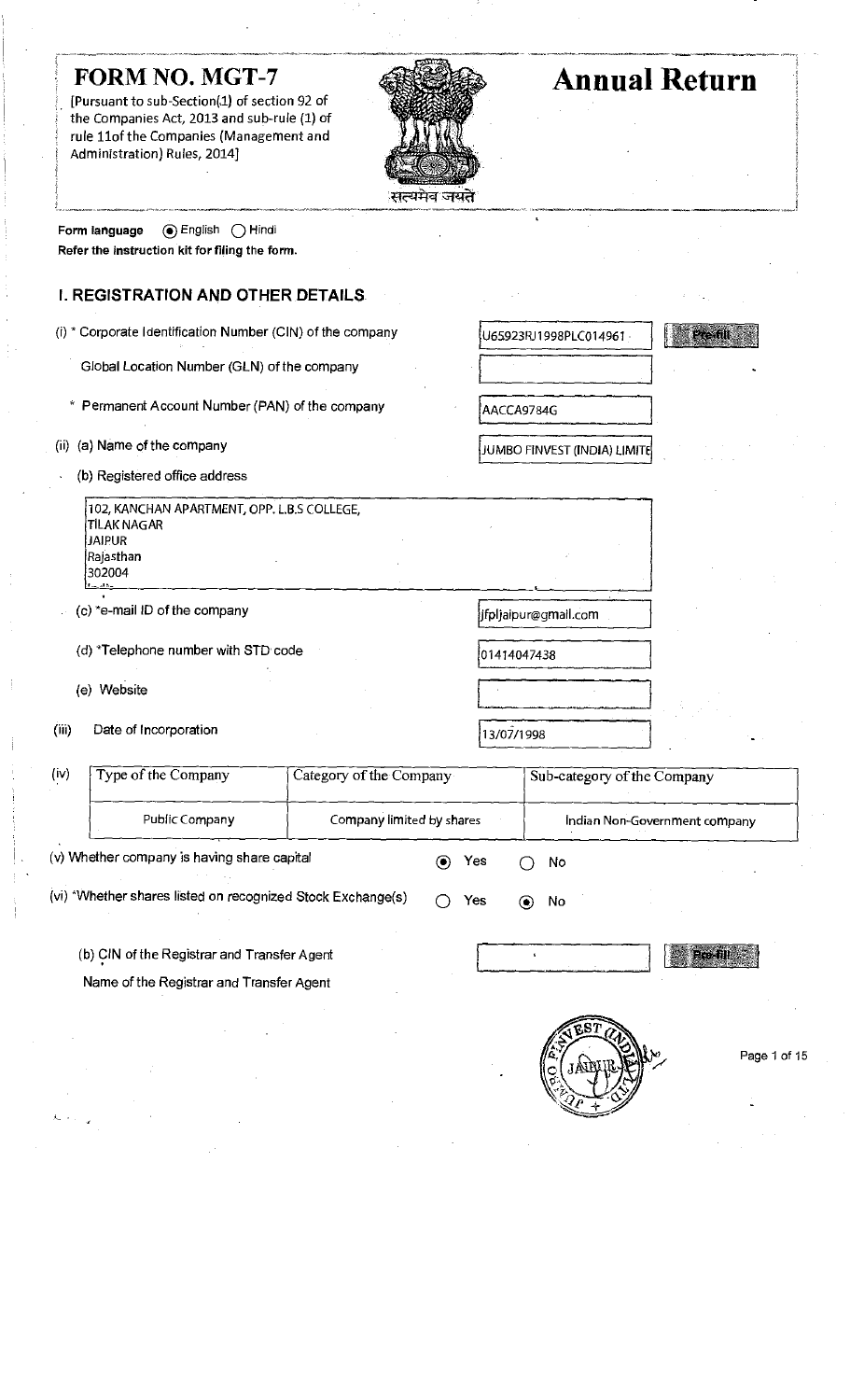|      |                                |                                                                                                  | Registered office address of the Registrar and Transfer Agents |                              |                |                                         |                                    |
|------|--------------------------------|--------------------------------------------------------------------------------------------------|----------------------------------------------------------------|------------------------------|----------------|-----------------------------------------|------------------------------------|
|      |                                | (vii) *Financial year From date  01/04/2017<br>(viii) *Whether Annual general meeting (AGM) held |                                                                | (DD/MM/YYYY)<br>′●           | To date<br>Yes | 31/03/2018<br>No                        | (DD/MM/YYYY)                       |
|      | (a) If yes, date of AGM        |                                                                                                  | 15/09/2018                                                     |                              |                |                                         |                                    |
|      | (b) Due date of AGM            |                                                                                                  | 30/09/2018                                                     |                              |                |                                         |                                    |
|      |                                | (c) Whether any extension for AGM granted                                                        | <b>II. PRINCIPAL BUSINESS ACTIVITIES OF THE COMPANY</b>        |                              | Yes            | No<br>$\circledbullet$                  |                                    |
|      |                                | *Number of business activities                                                                   |                                                                |                              |                |                                         |                                    |
| S.No | Main<br>Activity<br>group code |                                                                                                  | Description of Main Activity group                             | Business<br>Activity<br>Code |                | <b>Description of Business Activity</b> | % of turnover<br>of the<br>company |
|      |                                |                                                                                                  | Financial and insurance Service                                | lK8                          |                | Other financial activities              | 100                                |

#### III. PARTICULARS OF HOLDING, SUBSIDIARY AND ASSOCIATE COMPANIES (INCLUDING JOINT VENTURES)

"No. of Companies for which information is to be given  $\boxed{0}$ 

Pre-fill All

| S.No | Name of the company | <b>CIN/FCRN</b> | Holding/Subsidiary/Associate/<br>Joint Venture | % of shares held |
|------|---------------------|-----------------|------------------------------------------------|------------------|
|      |                     |                 |                                                |                  |

## IV. SHARE CAPITAL, DEBENTURES AND OTHER SECURITIES OF THE COMPANY

### (i)\*SHARE CAPITAL

(a) Equity share capital

| Total number of equity shares                | 50,000,000  | 30,358,943  | 30,170,914  | 30,170,914  |
|----------------------------------------------|-------------|-------------|-------------|-------------|
| Total amount of equity shares (in<br>Rupees) | 500,000,000 | 303,589.430 | 301,709,140 | 301,709,140 |

Number of classes

L

Page 2 of 15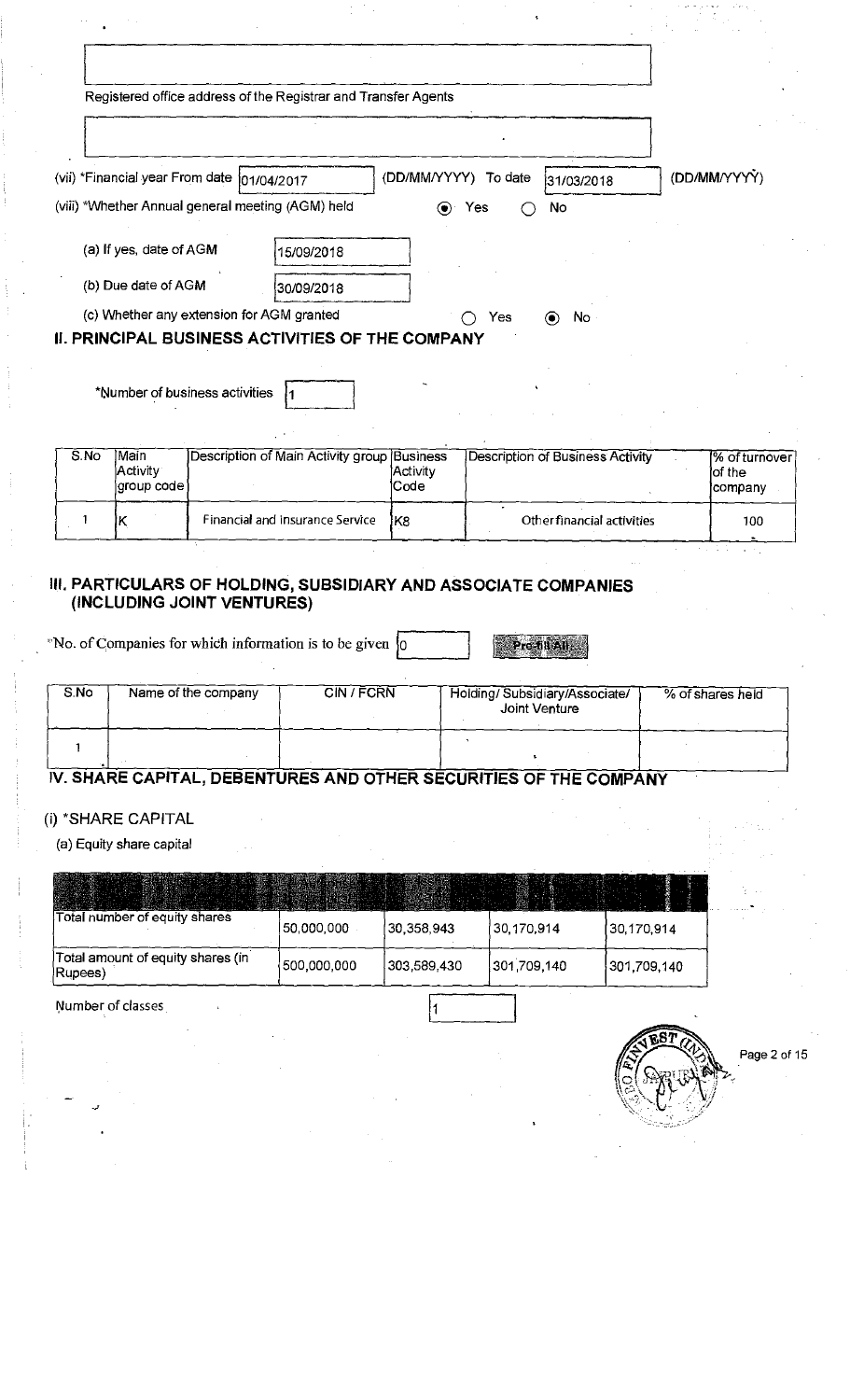| Number of equity shares                   | 50,000,000  | 30,358,943  | 30,170,914  | 30,170,914  |
|-------------------------------------------|-------------|-------------|-------------|-------------|
| Nominal value per share (in rupees)       | 10          | 10          | 10          | 10          |
| Total amount of equity shares (in rupees) | 500,000,000 | 303,589,430 | 301,709,140 | 301,709,140 |

#### (b) Preference share capital

| Total number of preference shares                         |  |  |
|-----------------------------------------------------------|--|--|
| Total amount of preference shares  <br>$\int$ (in rupees) |  |  |

## Number of classes and contact the contact of classes and contact of  $\alpha$

| Number of preference shares                   |  |  |
|-----------------------------------------------|--|--|
| Nominal value per share (in rupees)           |  |  |
| Total amount of preference shares (in rupees) |  |  |

## (c)Unclassified share capital

|                                     | William St |
|-------------------------------------|------------|
| Total amount of unclassified shares |            |
|                                     |            |

 $\bar{\star}$ 

#### (d) Break-up of paid-up share capital

| wa wan ngomba wanginy                         | MARATAL<br>PARTIESE |             |              |              |
|-----------------------------------------------|---------------------|-------------|--------------|--------------|
| <b>Equity shares</b>                          |                     |             |              |              |
| At the beginning of the year                  | 18,577,051          | 185,770,510 | 185,770,510  |              |
| Increase during the year                      | 11,593,863          | 115,938,630 | 115,938,630  | 274.061.403. |
| i. Pubic Issues                               | 0                   | 0           | 0            |              |
| ii. Rights issue                              | 11,593,863          | 115,938,630 | 115,938,630. | 274 061 403  |
| iii. Bonus issue                              | 0                   | $\Omega$    |              |              |
| iv. Private Placement/ Preferential allotment | $\mathbf{Q}$        | $\Omega$    | $\cdot$ 0    |              |
| v. ESOPS                                      | $\bf{0}$            | 0           | n            |              |

 $\cdot$ 

 $\tilde{\phantom{a}}$  $\breve{\mathcal{O}}$   $\hat{ }$   $\gamma _{3}$ V

Page3of 15

ķ,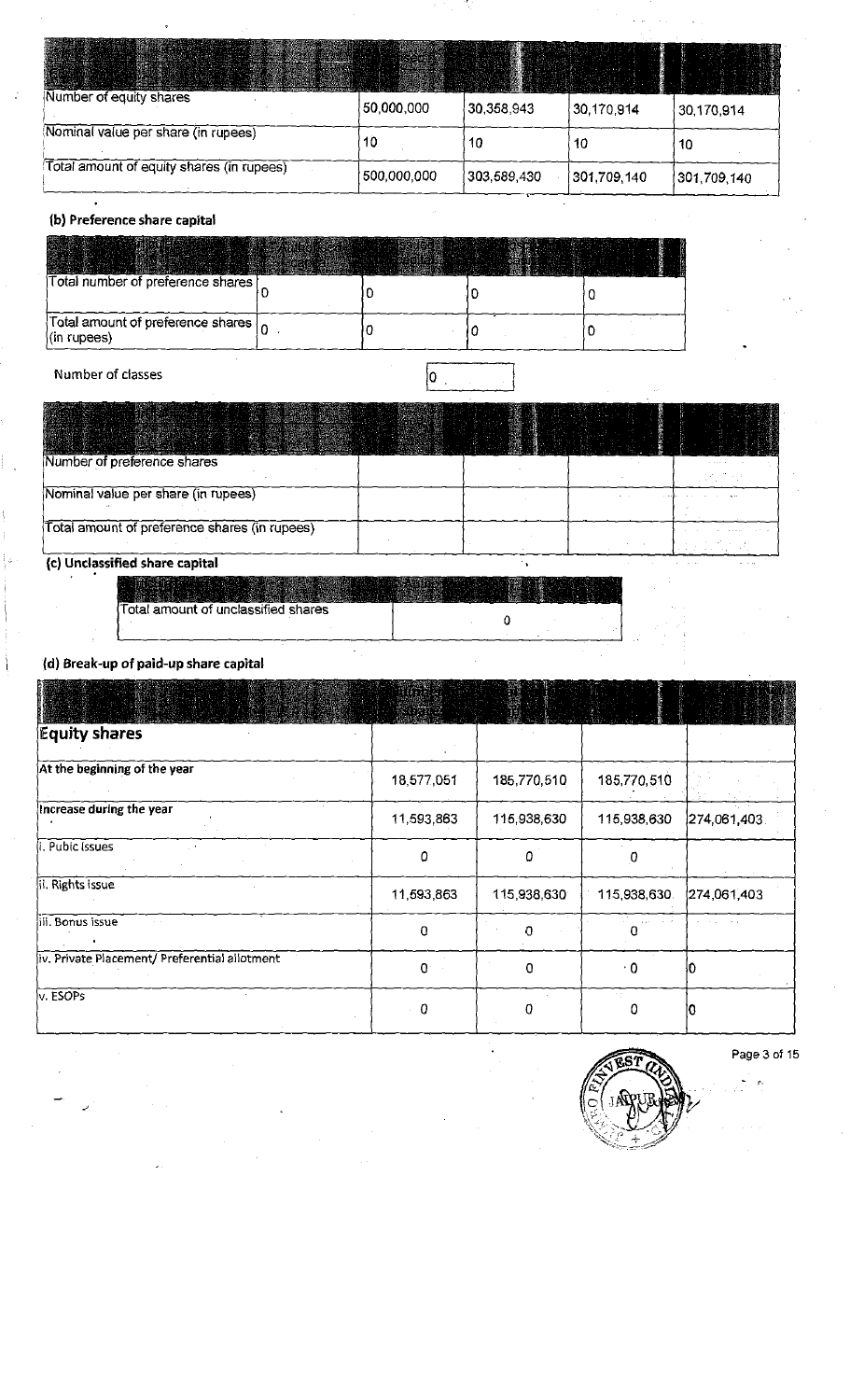| vi. Sweat equity shares allotted    | $\pmb{0}$      | $\pmb{0}$          | $\mathbf 0$  | 10  |
|-------------------------------------|----------------|--------------------|--------------|-----|
| vii. Conversion of Preference share | 0              | 0                  | 0            | ۱0  |
| vill. Conversion of Debentures      | 0              | 0                  | 0            | 0   |
| ix. GDRs/ADRs                       | 0              | $\pmb{0}$          | 0            | l٥  |
| x. Others, specify                  |                |                    |              |     |
|                                     |                |                    |              |     |
| Decrease during the year<br>÷       | 0              | 0                  | 0            | l0  |
| i. Buy-back of shares               | 0              | 0                  | 0            | 0   |
| ii. Shares forfeited                | $\pmb{0}$      | $\overline{0}$     | 0            | ١O  |
| iii. Reduction of share capital     | 0              | $\pmb{\mathbb{O}}$ | 0            | 10  |
| iv. Others, specify                 |                |                    |              |     |
| At the end of the year              | 30,170,914     | 301,709,140        | 301,709,140  |     |
| $\mathcal{A}$                       |                |                    |              |     |
|                                     |                |                    |              |     |
| Preference shares                   |                |                    |              |     |
| At the beginning of the year        | $\pmb{0}$      | $\mathbf 0$        | $\pmb{0}$    | ÷   |
| Increase during the year            | 0              | 0                  | 0            | 0   |
| i. Issues of shares                 | 0              | 0                  | 0            | IO. |
| ii. Re-issue of forfeited shares    | 0              | 0                  | 0            | 10  |
| iii. Others, specify                |                |                    |              |     |
|                                     |                |                    |              |     |
| Decrease during the year            | 0              | ď                  | 0            | lо  |
| i. Redemption of shares             | $\hbox{\bf Q}$ | $\pmb{0}$          | $\pmb{0}$    | ١o  |
| ii. Shares forfeited                | 0              | $\pmb{0}$          | 0            | Ι0  |
| iii. Reduction of share capital     | 0              | $\pmb{0}$          | $\mathbf{0}$ | Ю.  |
| iv. Others, specify                 |                |                    |              |     |

(ii) Details of stock split/consolidation during the year (for each class of shares)  $\sqrt{0}$ 

ુ l.

J



Page 4 of 15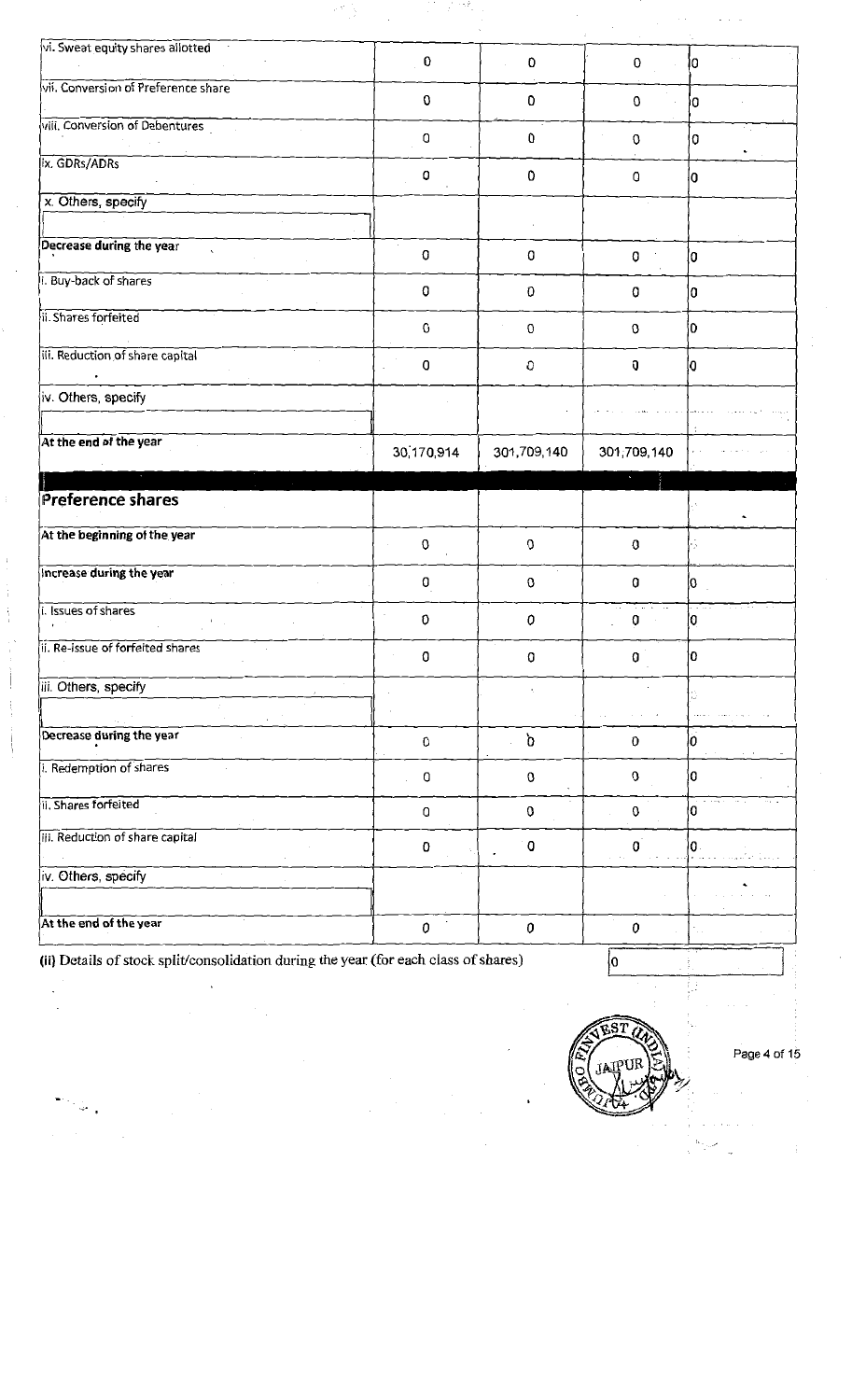|                                                                                                                                                                                            | Class of shares                                  | (i)         |                                              | $\overline{\text{(ii)}}$ | (iii)                                                                 |           |
|--------------------------------------------------------------------------------------------------------------------------------------------------------------------------------------------|--------------------------------------------------|-------------|----------------------------------------------|--------------------------|-----------------------------------------------------------------------|-----------|
| Before split /                                                                                                                                                                             | Number of shares                                 |             |                                              |                          |                                                                       |           |
| Consolidation                                                                                                                                                                              | Face value per share                             |             |                                              |                          |                                                                       |           |
| After split /                                                                                                                                                                              | Number of shares                                 |             |                                              |                          |                                                                       |           |
| Consolidation                                                                                                                                                                              | Face value per share                             |             |                                              |                          |                                                                       |           |
| (iii) Details of shares/Debentures Transfers since closure date of last financial year (or in the case<br>of the first return at any time since the incorporation of the company) *<br>Nil | [Details being provided in a CD/Digital Media]   |             | Yes                                          | $\odot$<br>No            | Not Applicable                                                        |           |
|                                                                                                                                                                                            |                                                  |             |                                              |                          |                                                                       |           |
|                                                                                                                                                                                            | Separate sheet attached for details of transfers | $\odot$     | Yes                                          | No                       |                                                                       |           |
| Note: In case list of transfer exceeds 10, option for submission as a separate sheet attachment or submission in a CD/Digital<br>Media may be shown.                                       |                                                  |             |                                              |                          |                                                                       |           |
| Date of the previous annual general meeting                                                                                                                                                |                                                  |             | $\mathbf{r}$                                 |                          |                                                                       |           |
| Date of registration of transfer (Date Month Year)                                                                                                                                         |                                                  |             |                                              |                          |                                                                       |           |
| Type of transfer                                                                                                                                                                           |                                                  |             |                                              |                          | 1 - Equity, 2- Preference Shares, 3 - Debentures, 4 - Stock<br>エレンジスト | $\sim 10$ |
| Number of Shares/ Debentures/<br>Units Transferred                                                                                                                                         |                                                  |             | Amount per Share/<br>Debenture/Unit (in Rs.) |                          |                                                                       |           |
| Ledger Folio of Transferor                                                                                                                                                                 |                                                  |             |                                              |                          |                                                                       |           |
| Transferor's Name                                                                                                                                                                          |                                                  |             |                                              |                          |                                                                       |           |
|                                                                                                                                                                                            | Surname                                          | middle name |                                              |                          | first name                                                            |           |
| Ledger Folio of Transferee                                                                                                                                                                 |                                                  |             | 4                                            |                          |                                                                       |           |
| <b>Transferee's Name</b>                                                                                                                                                                   |                                                  |             |                                              |                          |                                                                       |           |
|                                                                                                                                                                                            |                                                  |             |                                              |                          |                                                                       |           |
|                                                                                                                                                                                            | Surname                                          | middle name |                                              |                          | first name                                                            |           |

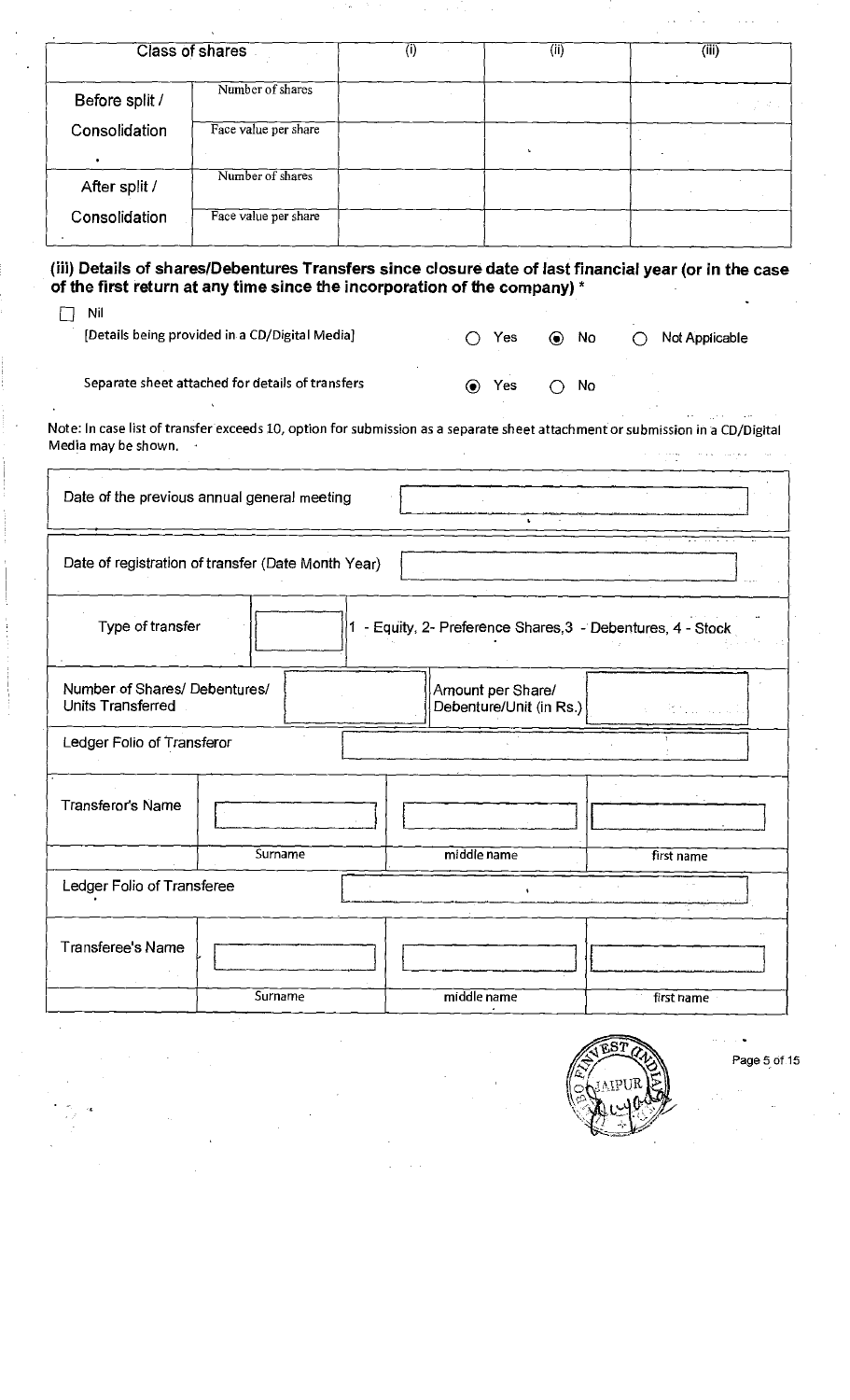|                                                           | Date of registration of transfer (Date Month Year) |                                                           |            |
|-----------------------------------------------------------|----------------------------------------------------|-----------------------------------------------------------|------------|
| Type of transfer                                          |                                                    | - Equity, 2- Preference Shares, 3 - Debentures, 4 - Stock |            |
| Number of Shares/ Debentures/<br><b>Units Transferred</b> |                                                    | Amount per Share/<br>Debenture/Unit (in Rs.)              |            |
| Ledger Folio of Transferor                                |                                                    |                                                           |            |
| Transferor's Name                                         |                                                    | $\bullet$                                                 |            |
|                                                           | Surname                                            | middle name                                               | first name |
| Ledger Folio of Transferee                                |                                                    |                                                           |            |
| <b>Transferee's Name</b>                                  |                                                    |                                                           |            |
|                                                           | Surname                                            | middle name                                               | first name |

 $\sim$ 

ł,

Page 6 of 15

 $\mathbb{Z}/\mathbb{Z}$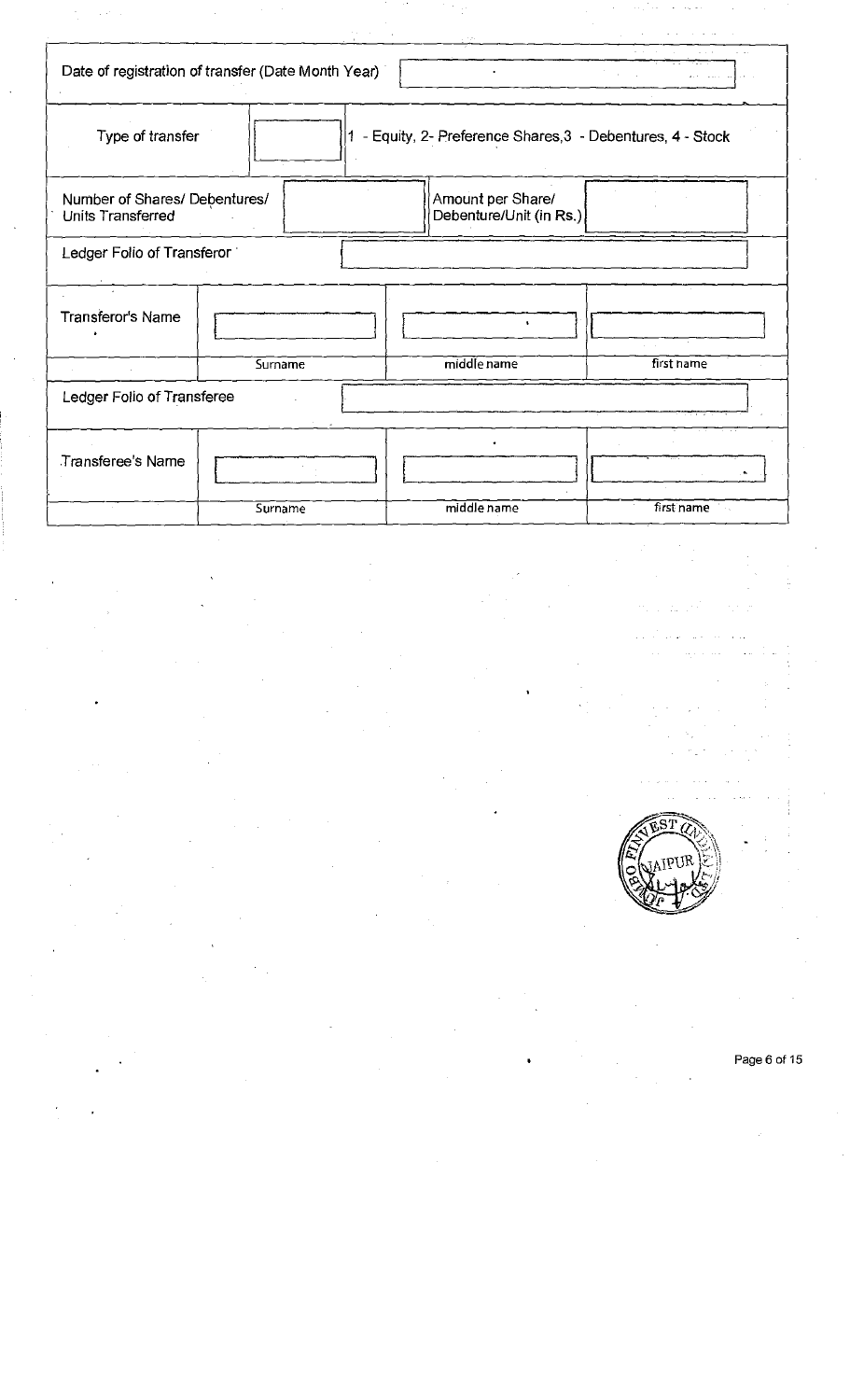## (iv) \*Indebtedness including debentures (Outstanding as at the end of financial year)

| <b>Particulars</b>                                                                                        | <b>Number of units</b> | Nominal value per<br>lunit | <b>Total value</b> |
|-----------------------------------------------------------------------------------------------------------|------------------------|----------------------------|--------------------|
| Non-convertible debentures                                                                                | - 0                    | 0                          | 0                  |
| Partly convertible debentures                                                                             | n                      | 0                          | 0                  |
| <b>Fully convertible debentures</b>                                                                       | 0                      | 0                          | O                  |
| Secured Loans (including interest<br>outstanding/accrued but not due for<br>payment) excluding deposits   |                        |                            | 6,459,818,306      |
| Unsecured Loans (including interest<br>outstanding/accrued but not due for<br>payment) excluding deposits |                        |                            | 590,000,001        |
| Deposit                                                                                                   |                        |                            | 0                  |
| Total                                                                                                     |                        |                            | 7,049,818,307      |

#### Details of debentures

7

| <b>Class of debentures</b>           | Outstanding as at<br>the beginning of the year<br> vear | Increase during the Decrease during the Outstanding as at<br>lyear | the end of the year<br>the contract of |
|--------------------------------------|---------------------------------------------------------|--------------------------------------------------------------------|----------------------------------------|
| Non-convertible debentures           |                                                         |                                                                    |                                        |
| <b>Partly convertible debentures</b> |                                                         |                                                                    |                                        |
| <b>Fully convertible debentures</b>  |                                                         |                                                                    |                                        |

| $Ty$ pe of<br>Securities | Number of<br>Securities | Nominal Value of<br>leach Unit | <b>Total Nominal</b><br>Value | Paid up Value of<br>leach Unit | Total Paid up Value                  |
|--------------------------|-------------------------|--------------------------------|-------------------------------|--------------------------------|--------------------------------------|
|                          |                         |                                |                               |                                |                                      |
|                          |                         |                                |                               |                                |                                      |
|                          |                         |                                |                               |                                |                                      |
| Total                    |                         |                                |                               |                                | $\alpha$ and $\alpha$ , and $\alpha$ |

## V.\*Tumover and net worth of the company(as defined in the Companies Act,2013)

(i) Turnover  $1,378,086,183$ 

## (ii) Net worth of the Company  $\left| \frac{1,114,792,874}{1,114,792,874} \right|$

#### VI. (a) \*SHARE HOLDING PATTERN - Promoters

|        |          |        | the contract of the contract of |  |
|--------|----------|--------|---------------------------------|--|
| S. No. | Category | cquity | Preference                      |  |
|        |          |        |                                 |  |



Page 7 of 15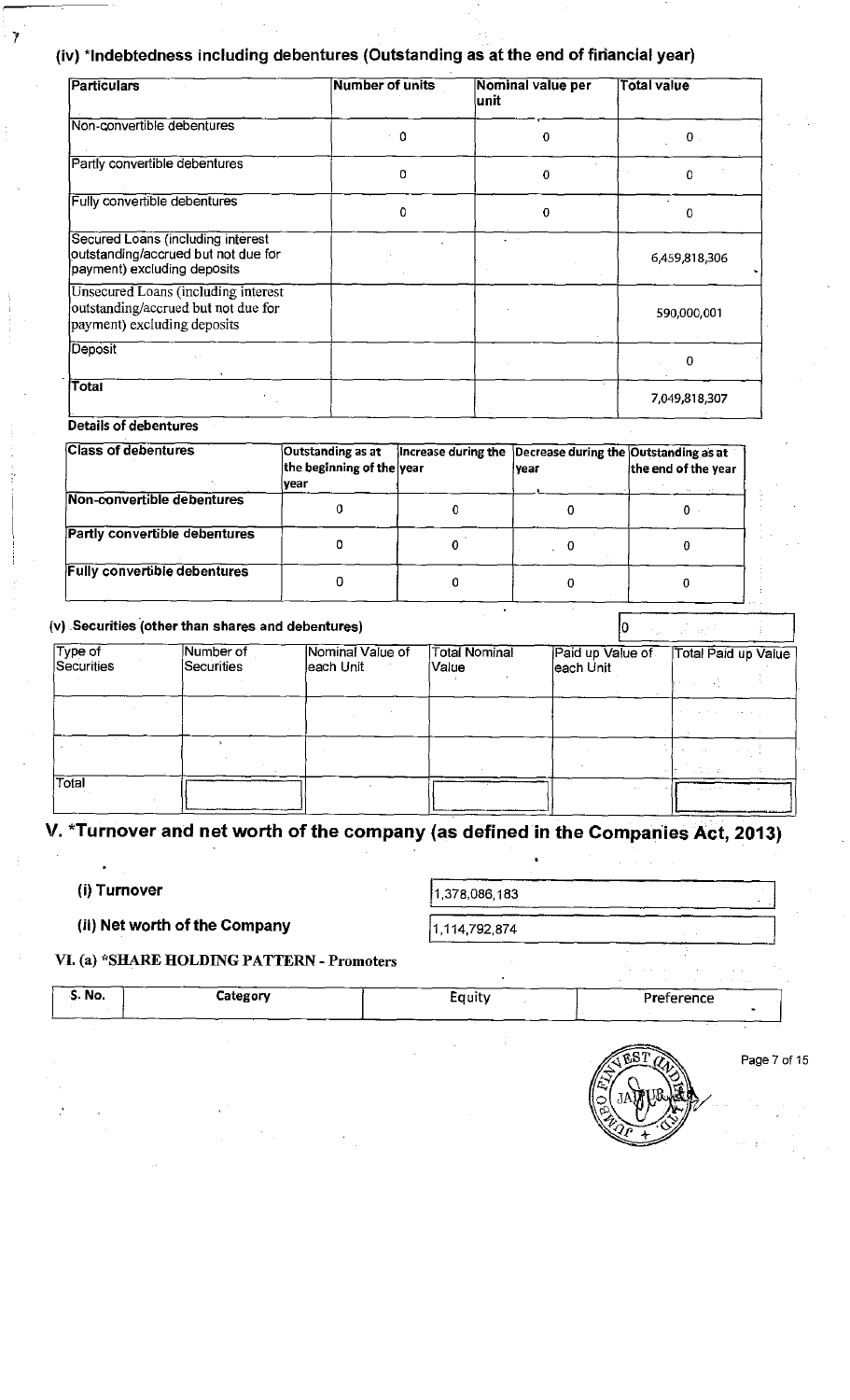|                  |                                         | <b>Number of shares</b> | Percentage  | <b>Number of shares</b> | Percentage              |
|------------------|-----------------------------------------|-------------------------|-------------|-------------------------|-------------------------|
| $\overline{1}$ . | Individual/Hindu Undivided Family       |                         |             |                         |                         |
|                  | $(i)$ Indian                            | 15,267,016              | 50.6        | $\mathbf 0$             |                         |
|                  | (ii) Non-resident Indian (NRI)          | $\mathbf 0$             | $\pmb{0}$   | $\pmb{0}$               |                         |
|                  | (iii) Foreign national (other than NRI) | $\mathbf 0$             | $\pmb{0}$   | $\mathbf 0$             |                         |
| 2.               | Government                              |                         |             |                         |                         |
|                  | (i) Central Government                  | $\pmb{0}$               | $\pmb{0}$   | $\mathbf 0$             |                         |
| $\bullet$        | (ii) State Government                   | $\mathbf 0$             | $\mathbf 0$ | 0                       |                         |
|                  | (iii) Government companies              | $\pmb{0}$               | $\pmb{0}$   | $\boldsymbol{0}$        |                         |
| 3.               | Insurance companies                     | $\pmb{0}$               | $\pmb{0}$   | $\mathbf 0$             |                         |
| 4.               | <b>Banks</b>                            | $\mathbf 0$             | $\mathbf 0$ | $^{+}$ 0 $^{+}$         | 41<br><b>Contractor</b> |
| 5.               | Financial institutions                  | $\mathbf 0$             | $\pmb{0}$   | $\mathbf 0$             |                         |
| 6.               | Foreign institutional investors         | $\mathbf 0$             | $\pmb{0}$   | $\pmb{0}$               |                         |
| 7.               | Mutual funds                            | $\mathbf 0$             | $\pmb{0}$   | $\mathbf 0$             |                         |
| 8.               | Venture capital                         | $\mathbf 0$             | $\pmb{0}$   | $\pmb{0}$               |                         |
| 9.               | Body corporate<br>(not mentioned above) | $\mathbf 0$             | $\pmb{0}$   | $\pmb{0}$               |                         |
| 10.              | Others                                  | $\pmb{0}$               | 0,          | $\pmb{0}$               |                         |
|                  | Total                                   | 15,267,016              | 50.6        | $\mathbf 0$             | $\mathbf{0}$ .          |
|                  |                                         |                         |             |                         |                         |

## Total number of shareholders (promoters)

## (b) \*SHARE HOLDING PATTERN - Public/Other than promoters

| <b>S. No.</b> | <b>Category</b>                         | Equity                  |            | Preference       |            |
|---------------|-----------------------------------------|-------------------------|------------|------------------|------------|
|               |                                         | <b>Number of shares</b> | Percentage | Number of shares | Percentage |
|               | Individual/Hindu Undivided Family       |                         |            |                  |            |
|               | (i) Indian                              | Ω                       |            |                  |            |
|               | ((ii) Non-resident Indian (NRI)         |                         |            |                  |            |
|               | (iii) Foreign national (other than NRI) |                         |            |                  |            |

Page 8 of 15  $\frac{1}{2}$ v/

»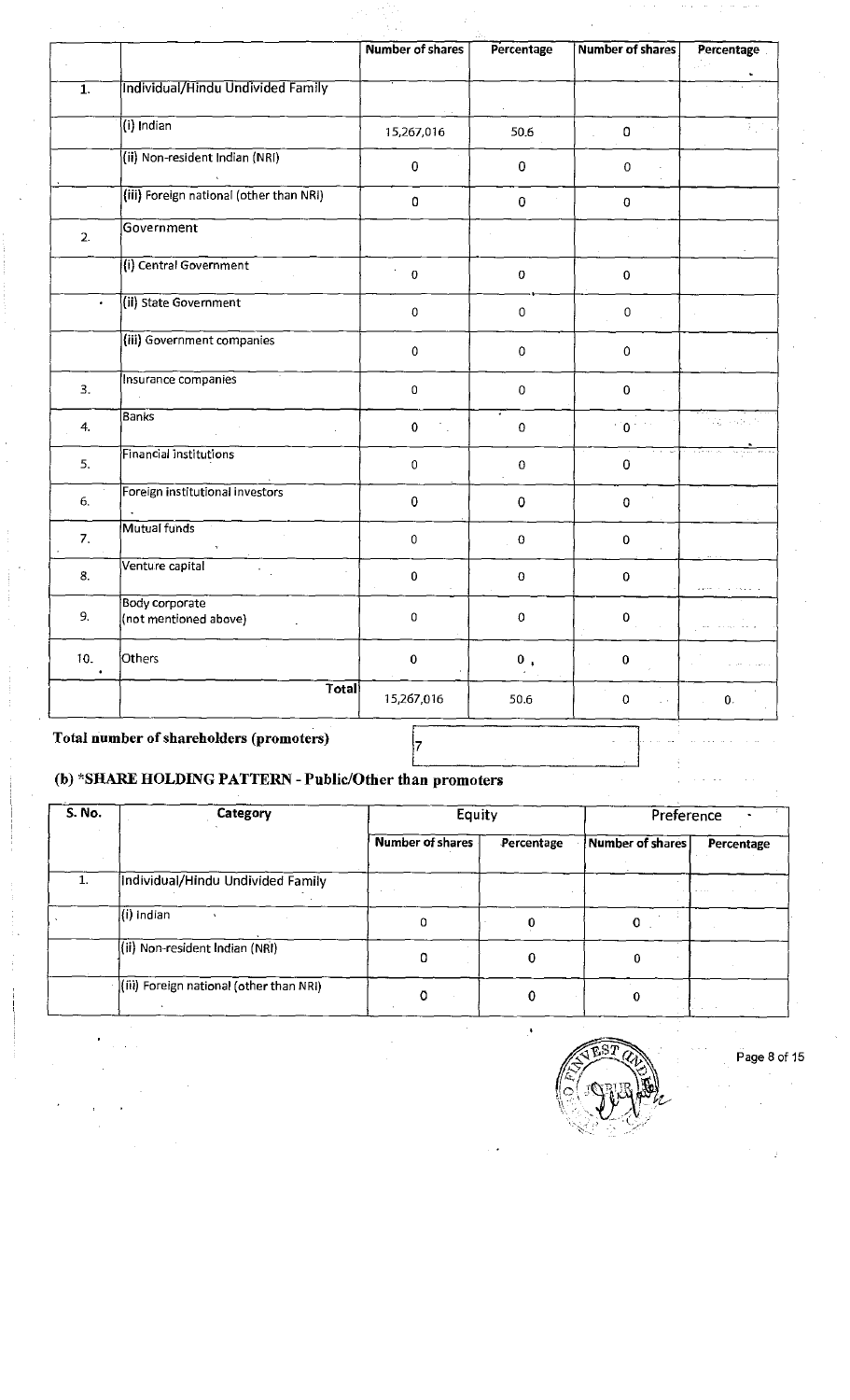| 2.               | Government                                     |                |                                   |                                                                  |           |
|------------------|------------------------------------------------|----------------|-----------------------------------|------------------------------------------------------------------|-----------|
| $\bullet$        | (i) Central Government                         | $\bf{0}$       | J                                 | 0                                                                |           |
|                  | (ii) State Government                          | $\pmb{0}$      | $\mathbb O$                       | $\pmb{0}$                                                        |           |
|                  | (iii) Government companies                     | $\mathbf 0$    | $\bf{0}$                          | $\bf{0}$<br>$\mathcal{L}_{\mathrm{max}}$<br>$\ddot{\phantom{a}}$ |           |
| 3.               | Insurance companies                            | $\bf{0}$       | $\mathsf{O}\xspace$               | $\bf{0}$                                                         |           |
| 4.               | Banks                                          | $\mathbf 0$    | 0                                 | $\pmb{0}$                                                        |           |
| $\ddot{5}$ .     | Financial institutions                         | $\pmb{0}$      | $\Delta \mathcal{L}$<br>$\pmb{0}$ | $\mathbf 0$                                                      |           |
| 6.               | Foreign institutional investors                | $\mathbf 0$    | 0                                 | $\pmb{0}$                                                        |           |
| $\overline{7}$ . | Mutual funds                                   | $\mathfrak{I}$ | $\pmb{0}$                         | $\pmb{0}$                                                        |           |
| 8.               | Venture capital                                | $\mathbf{0}$   | 0                                 | $\mathbf{0}^{\prime}$<br>$\mathcal{L}^{\pm}$                     | Personal  |
| 9.               | <b>Body corporate</b><br>(not mentioned above) | $\pmb{0}$      | $\pmb{0}$                         | $\pmb{0}$                                                        |           |
| 10.              | Others<br>other                                | 14,903,898     | $\ddot{\phantom{1}}$<br>49.4      | $\pmb{0}$                                                        |           |
|                  | <b>Total</b>                                   | 14,903,898     | 49.4                              | $\mathbf{0}$                                                     | $\pmb{0}$ |

 $\mathbb{R}^{2\times 2}$  at  $\lambda$ 

Total number of shareholders (other than promoters

Total number of shareholders (Promoters+Public/ Other than promoters)

| s)  | 12 |                  |  |  |  |
|-----|----|------------------|--|--|--|
| × . | 19 |                  |  |  |  |
|     |    | хглтирт наі вгрс |  |  |  |

VII. \*NUMBER OF PROMOTERS, MEMBERS, DEBENTURE HOLDERS

| (Details, Promoters, Members (other than promoters), Debenture holders) |  |  |  |  |  |  |  |
|-------------------------------------------------------------------------|--|--|--|--|--|--|--|
|                                                                         |  |  |  |  |  |  |  |
| Promoters                                                               |  |  |  |  |  |  |  |
| Members<br>(other than promoters)                                       |  |  |  |  |  |  |  |
| Debenture holders                                                       |  |  |  |  |  |  |  |

#### VIII. DETAILS OF DIRECTORS AND KEY MANAGERIAL PERSONNEL

#### (A)  $*$ Composition of Board of Directors

| Category | Number of directors at the |               | Number of directors at the end |               | Percentage of shares held by    |               |
|----------|----------------------------|---------------|--------------------------------|---------------|---------------------------------|---------------|
|          | beginning of the year      |               | of the vear                    |               | directors as at the end of year |               |
|          | Executive                  | Non-executive | Executive                      | Non-executive | Executive                       | Non-executive |



Page 9 of 15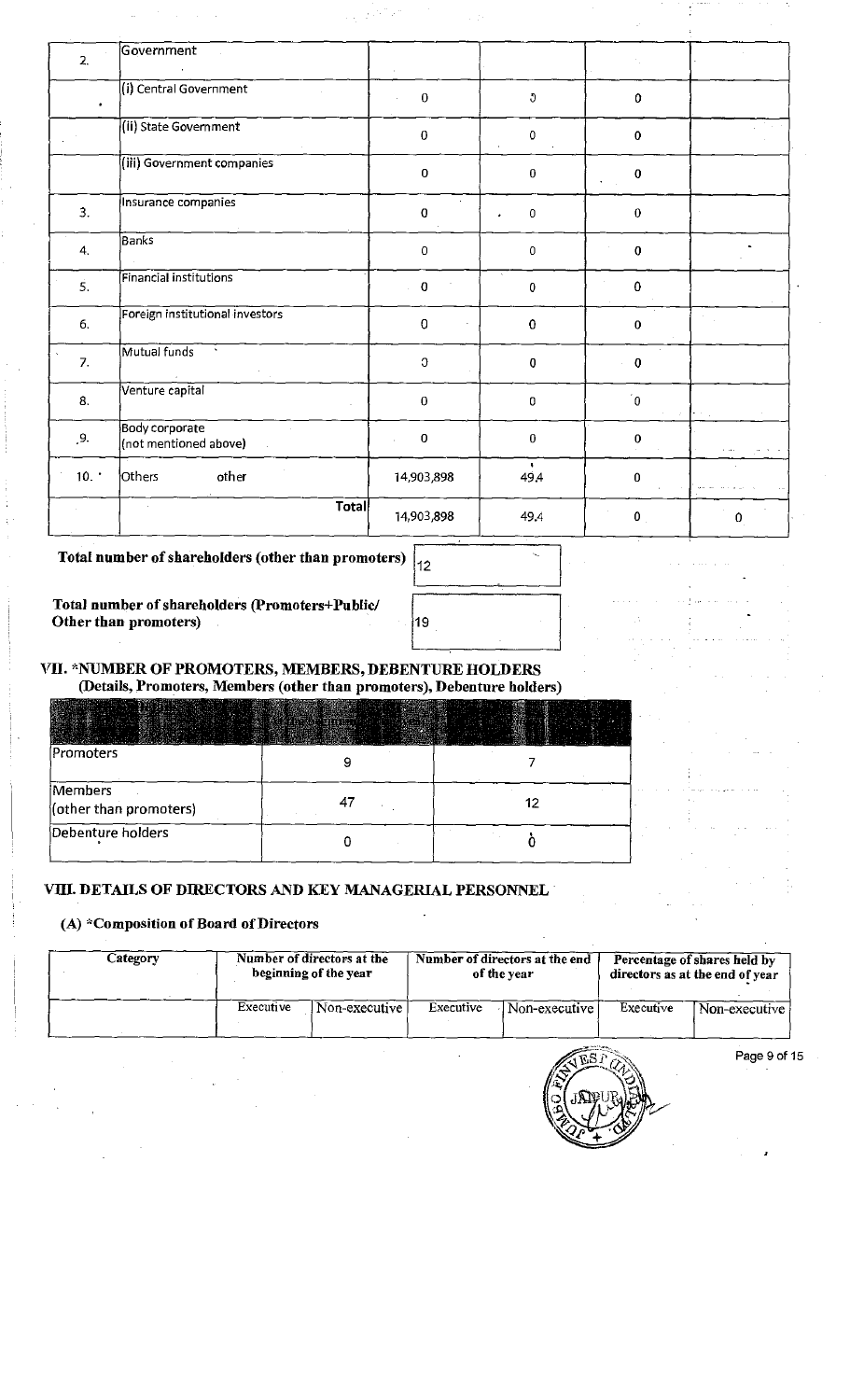| A. Promoter                                 | 2              |                                 | $\overline{2}$ |                | 30.68       | 7.52                    |
|---------------------------------------------|----------------|---------------------------------|----------------|----------------|-------------|-------------------------|
| <b>B. Non-Promoter</b>                      | $\overline{0}$ | $\overline{2}$                  | 0              | $\mathbf{2}$   | 0           | $\overline{\mathbf{0}}$ |
| (i) Non-Independent                         | $\mathbf 0$    | 0                               | $\mathbf 0$    | $\mathbf 0$    | $\mathbf 0$ | 0                       |
| (ii) Independent                            | 0              | $\overline{2}$                  | $\Omega$       | $\overline{2}$ | 0           | $\Omega$                |
| <b>C. Nominee Directors</b><br>representing | $\overline{0}$ | 0                               | $\mathbf 0$    | $\overline{0}$ | 0           | 0                       |
| $(i)$ Banks & FIs                           | 0              | $\mathbf 0$                     | $\pmb{0}$      | $\Omega$       | $\sim$ 0    | $\overline{0}$          |
| (ii) Investing institutions                 | $\mathbf 0$    | $\gamma_{\rm g}$<br>$\mathbf 0$ | 0              | $\Omega$       | $\pmb{0}$   | $\overline{0}$          |
| (iii) Government                            | $\overline{0}$ | $\pmb{0}$                       | $\mathbf 0$    | $^{\circ}$ 0   | 0           | $\mathbf 0$             |
| $(iv)$ Small share holders                  | $\mathbf 0$    | $\overline{0}$                  | $\mathbf 0$    | $\mathbf 0$    | $\mathbf 0$ | $\overline{0}$          |
| $\sqrt{(v)$ Others                          | $\mathbf 0$    | $\sim$<br>$\mathbf 0$           | 0              | $\overline{0}$ | 0           | n                       |
| Total                                       | $\overline{2}$ | $\overline{3}$                  | $\overline{2}$ | 3              | 30.68       | 7.52                    |

Number of Directors and Key managerial personnel (who is not director) as on the financial year end date  $\sqrt{7}$ 

(B) (i) \*Details of directors and Key managerial personnel as on the closure of financial year

| Name                    | <b>DIN/PAN</b> | Designation        | Number of equity<br>share(s) held | Date of cessation (after closure of<br>financial year : If any) |
|-------------------------|----------------|--------------------|-----------------------------------|-----------------------------------------------------------------|
| <b>AJAY KUMAR SINGH</b> | 00742286       | Managing Director  | 4,633,241                         |                                                                 |
| <b>REKHA SINGH</b>      | 02378877       | Director           | 2,269,227                         |                                                                 |
| SIDDHARTH AJAY SIN      | 05266253       | Whole-time directo | 4,621,778                         |                                                                 |
| UMESH DUTT SHARMI       | 07108806       | Director           | 0                                 | 18/08/2018                                                      |
| <b>SUMNESH MAROLIA</b>  | 07110237       | <b>Director</b>    | 0                                 | 02/06/2018                                                      |
| SANTOSH KUMAR SO        | ANUPS1773R     | <b>CFO</b>         | 0                                 | $\ell \gtrsim 1$                                                |
| PRIYANKA AGARWAL        | BHMPA6168H     | Company Secretar   | 0                                 |                                                                 |

(ii) Particulars of change in director(s) and Key managerial personnel during the year  $\sqrt{0}$ 

| Name | DIN/PAN | the financial year | Designation at the  Date of appointment/<br>beginning / during   change in designation/<br>lcessation | Nature of change (Appointment/<br>Change in designation/ Cessation) |
|------|---------|--------------------|-------------------------------------------------------------------------------------------------------|---------------------------------------------------------------------|
|      |         |                    |                                                                                                       |                                                                     |



 $\ddot{\phantom{1}}$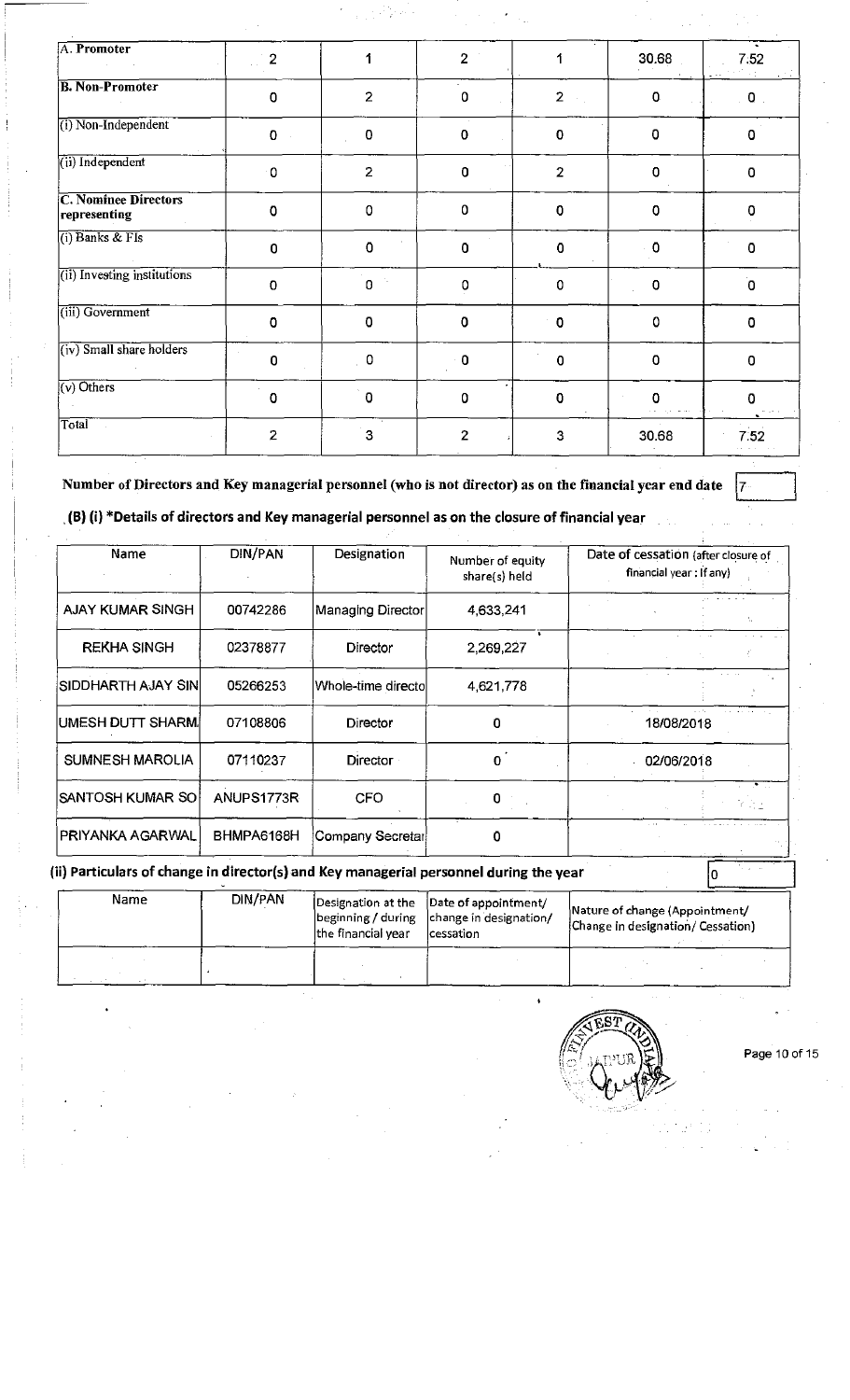#### IX. MEETINGS OF MEMBERS/CLASS OF MEMBERS/BOARD/COMMITTEES OF THE BOARD OF<br>-----------DIRECTORS

#### A.MEMBERS/CLASS/REQUISITIONED/NCLT/COURT CONVENED MEETINGS

| Number of meetings held |                 |                                        | ۰                              |                            |  |
|-------------------------|-----------------|----------------------------------------|--------------------------------|----------------------------|--|
| Type of meeting         | Date of meeting | Total Number of<br>Members entitled to | Attendance                     |                            |  |
|                         |                 | attend meeting                         | Number of members<br>lattended | % of total<br>shareholding |  |
| EXTRA ORDINARY GENEF    | 29/05/2017      | 56                                     |                                | 71.61                      |  |
| EXTRA ORDINARY GENER    | 15/07/2017      | 58                                     | 8                              | 85.42                      |  |
| ANNUAL GENERAL MEETI    | 15/09/2017      | 58                                     | 8                              | 85.42                      |  |
| EXTRA ORDINARY GENEF    | 23/02/2018      | 18                                     | 8                              | 91.35                      |  |

#### **B. BOARD MEETINGS**

\*Number of meetings held  $\begin{bmatrix} 19 \end{bmatrix}$ 

| S. No.         | Date of meeting | Total Number of directors<br>associated as on the date |                                 | Attendance          |
|----------------|-----------------|--------------------------------------------------------|---------------------------------|---------------------|
|                |                 | of meeting                                             | Number of directors<br>attended | % of attendance     |
| $\mathbf 1$    | 20/04/2017      | 5                                                      | $5\,$ .                         | 100                 |
| $\overline{2}$ | 29/05/2017      | 5                                                      | 4                               | $\overline{\bf 80}$ |
| 3              | 07/06/2017      | 5                                                      | 5                               | 100                 |
| 4              | 30/06/2017      | 5                                                      | $\overline{2}$                  | 40                  |
| 5              | 06/07/2017      | 5                                                      | 5                               | 100                 |
| 6              | 25/07/2017      | 5                                                      | $\overline{2}$<br>٠             | 40                  |
| 7              | 18/08/2017      | 5                                                      | 3                               | 60                  |
| $\bf8$         | 24/08/2017      | 5                                                      | 3                               | 60                  |
| $\mathbf{9}$   | 20/09/2017      | 5                                                      | $\mathbf{3}$                    | 60                  |
| $10$           | 26/09/2017      | 5                                                      | $\overline{2}$                  | 40                  |
| 11             | 16/10/2017      | 5                                                      | $2^{\degree}$                   | 40                  |
| 12             | 30/11/2017      | 5                                                      | $\mathbf 5$                     | 100                 |



Page 11 of 15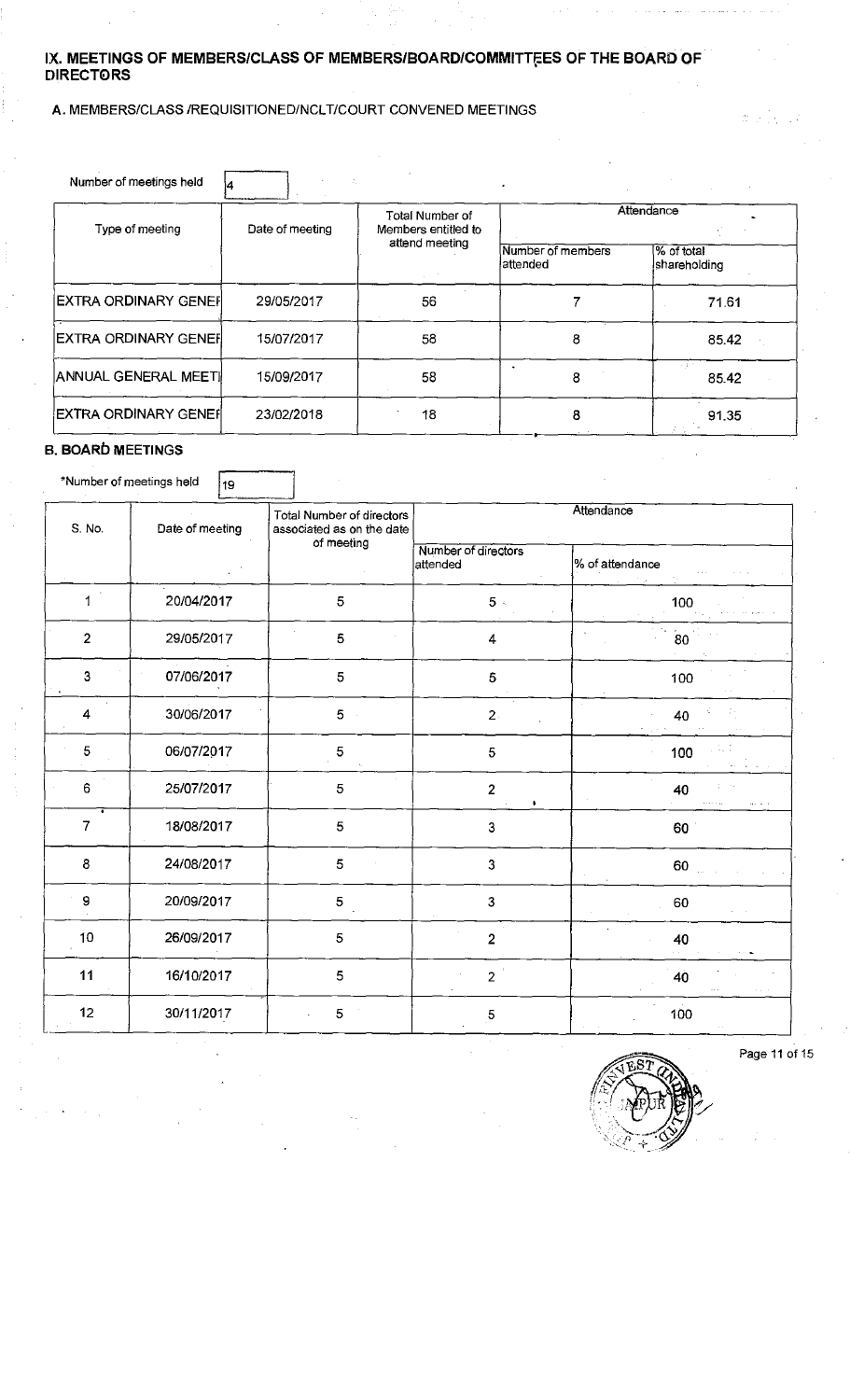#### C.COMMITTEE MEETINGS

|        |         |                                    | 11                                                                                                                                                                                                                                                                                                                           |                               |                 |  |
|--------|---------|------------------------------------|------------------------------------------------------------------------------------------------------------------------------------------------------------------------------------------------------------------------------------------------------------------------------------------------------------------------------|-------------------------------|-----------------|--|
| S. No. | Type of |                                    | Total Number<br>lof Members as                                                                                                                                                                                                                                                                                               | Attendance                    |                 |  |
|        |         |                                    | on the date of<br>the meeting                                                                                                                                                                                                                                                                                                | Number of members<br>attended | % of attendance |  |
| 1      |         |                                    |                                                                                                                                                                                                                                                                                                                              | 3                             | 100             |  |
| 2      |         |                                    | 3                                                                                                                                                                                                                                                                                                                            | $\gamma=0$<br>$\overline{2}$  | 66.67           |  |
| 3      |         |                                    | 3                                                                                                                                                                                                                                                                                                                            | $\overline{2}$                | 66.67           |  |
| 4      |         |                                    |                                                                                                                                                                                                                                                                                                                              | $\overline{2}$                | 66.67           |  |
| 5      |         |                                    | 13                                                                                                                                                                                                                                                                                                                           | 3                             | 100             |  |
| 6      |         |                                    |                                                                                                                                                                                                                                                                                                                              | 3                             | 100             |  |
| 7      |         |                                    | 2                                                                                                                                                                                                                                                                                                                            | $\overline{2}$                | 100             |  |
| 8      |         |                                    |                                                                                                                                                                                                                                                                                                                              | $\mathbf{3}$                  | 100             |  |
| 9      |         |                                    | 3                                                                                                                                                                                                                                                                                                                            | 3                             | 100             |  |
| 10     |         |                                    |                                                                                                                                                                                                                                                                                                                              | 3                             | 100             |  |
|        |         | Number of meetings held<br>meeting | Date of meeting<br>AUDIT COMM 07/06/2017<br>AUDIT COMM 06/07/2017<br>AUDIT COMM 30/11/2017<br>AUDIT COMM 31/03/2018<br>Nomination an 20/04/2017<br>Nomination an 31/03/2018<br>Independent D 31/03/2018<br>CSR Committe 28/12/2017<br>CSR Committe 31/03/2018<br>Risk Managen 27/02/2018 <br><b>*ATTENDANCE OF DIDECTORS</b> | 13<br>3<br>13<br>İ3<br>3      |                 |  |

#### D.'ATTENDANCE OF DIRECTORS

Board Meetings Committee Meetings Whether attended AGM<br>held on Number of the later of the Number of the later of the later of the later of the later of the later of the later  $\sim$ No. of the director Meetings which Number of  $\begin{array}{c} |v_{\rm 00}\rangle \text{ of } \\ |v_{\rm 01}\rangle \text{ of } \end{array}$ director was entitled to attend Number of Meetings which director was entitled to attend S. Name<br>No. of the director Meetings attended Number of Meetings attended attendance %of attendance 15/09/2018 (Y/N/NA) 1 |AJAY KUMAR| 19 | 19 | 100 | 4 | 4 | 100 | Yes 2 REKHA SING | 19 | 12 | 63.16 | 6 | 5 | 83.33 | Yes 3 SIDDHARTH」 19 | 19 | 100 | 4 | 4 | 100 | 100 | 4 UMESH DUT1 19 5 26.32 7 6 85.71 No 5 SUMNESH M 19 7 36.84 11 0 90.91 No

X. \* REMUNERATION OF DIRECTORS AND KEY MANAGERIAL PERSONNEL

.  $\Box$  Nil

Number of Managing Director, Whole-time Directors and/or Manager whose remuneration details to be entered

2



Page 12 of 15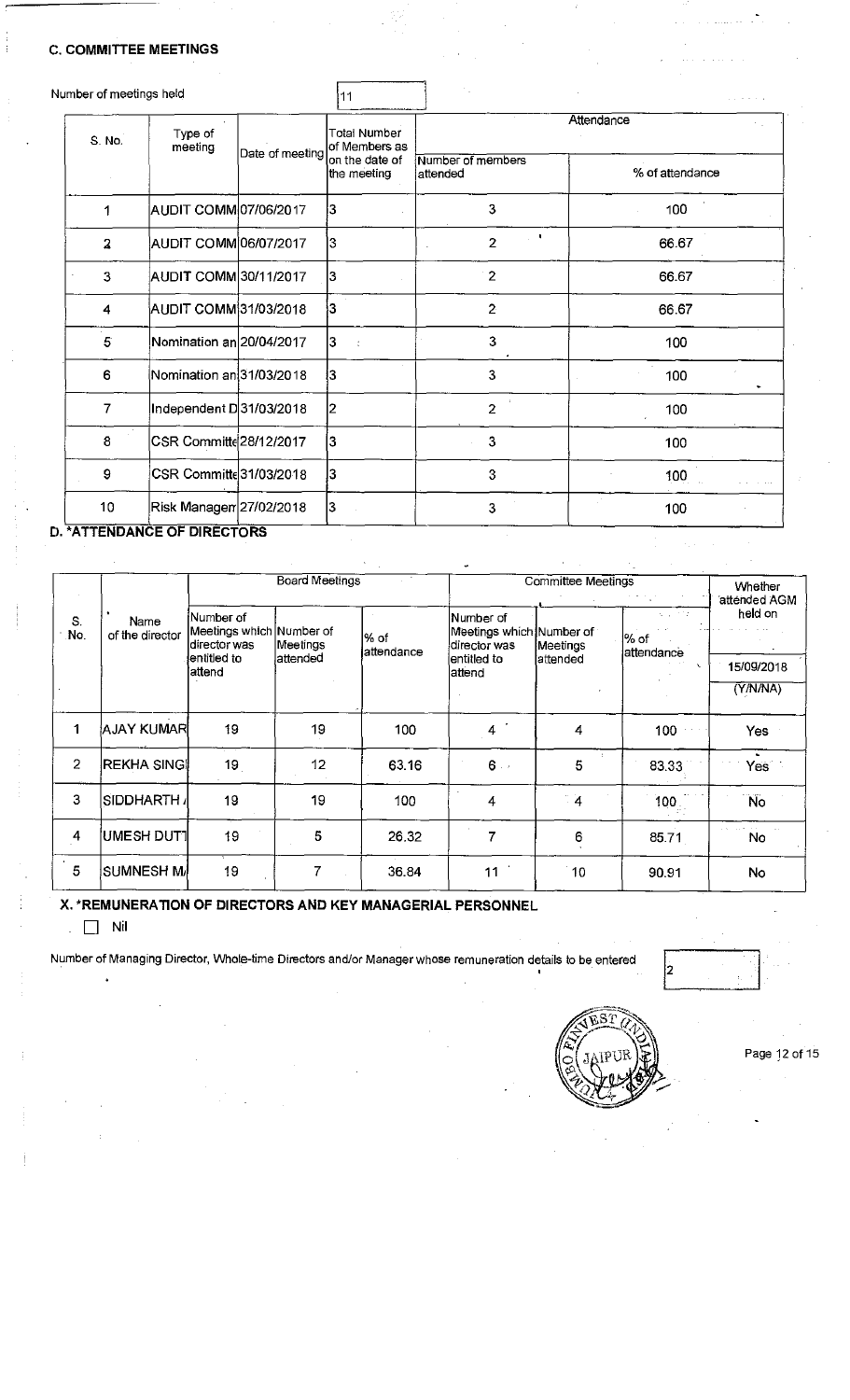| S. No.         | Name                                                                              | Designation | Gross Salary | Commission | Stock Option/<br>Sweat equity | Others  | Total<br>Amount                     |
|----------------|-----------------------------------------------------------------------------------|-------------|--------------|------------|-------------------------------|---------|-------------------------------------|
| $\mathbf 1$    | AJAY KUMAR SINCManaging Direct                                                    |             | 12,000,000   | 0          | 0                             | 0       | 12,000,000                          |
| $\overline{2}$ | SIDDHARTH AJAY Whole-time Dire                                                    |             | 10,800,000   | 0          | 0                             | 0       | 10,800,000                          |
|                | Total                                                                             |             | 22,800,000   | 0          | 0                             | 0       | 22,800,000                          |
|                | Number of CEO, CFO and Company secretary whose remuneration details to be entered |             |              |            |                               | 12      |                                     |
| S. No.         | Name                                                                              | Designation | Gross Salary | Commission | Stock Option/<br>Sweat equity | Others  | Total<br>Amount                     |
| $\mathbf 1$    | PRIYANKA AGARV Company Secre                                                      |             | 360,000      | 0          | 0                             | 0       | 360,000                             |
| $\overline{2}$ | <b>SANTOSH KUMAR</b>                                                              | <b>CFO</b>  | 420,000      | 0          | 0                             | 0       | 420,000                             |
|                | Total                                                                             |             | 780,000      | 0          | 0                             | 0       | 780,000                             |
|                | Number of other directors whose remuneration details to be entered                |             |              |            |                               | ß.      |                                     |
| S. No.         | Name                                                                              | Designation | Gross Salary | Commission | Stock Option/<br>Sweat equity | Others  | $\overline{\text{Total}}$<br>Amount |
| 1              | <b>UMESH DUTT SHA</b>                                                             | Director    | $\mathbf 0$  | 0          | 0                             | 33,000  | 33,000                              |
| $\overline{2}$ | <b>SUMNESH MAROL</b>                                                              | Director    | 0            | 0          | $\mathbf 0$                   | 51,000  | 51,000                              |
| 3              | <b>REKHA SINGH</b>                                                                | Director    | $\pmb{0}$    | $\cdot$ 0  | 0                             | 51,000  | 51,000                              |
|                | Total                                                                             |             | 0            | 0          | 0                             | 135,000 | 135,000                             |

#### XI. MATTERS RELATED TO CERTIFICATION OF COMPLIANCES AND DISCLOSURES

\* A. Whether the company has made compilances and disclosures in respect of applicable⊕ Yes<br>provisions of the Companies Act, 2013 during the year

O No

 $\ddot{\phantom{a}}$ 

 $\ddot{\phantom{1}}$ 

B. If No,give reasons/observations

 $\overline{1}$ 

#### XII. PENALTY AND PUNISHMENT - DETAILS THEREOF

| (A) DETAILS OF PENALTIES / PUNISHMENT IMPOSED ON COMPANY/DIRECTORS /OFFICERS $\boxtimes$ Nil |  |
|----------------------------------------------------------------------------------------------|--|
|----------------------------------------------------------------------------------------------|--|

| Name of the<br>company/ directors/ Authority | Name of the court/<br>łco⊓cerned:      | Date of Order | Name of the Act and<br>section under which<br>lpenalised / punished | Details of penalty/<br><i>lpunishment</i> | Details of appeal (if any)<br>including present status |
|----------------------------------------------|----------------------------------------|---------------|---------------------------------------------------------------------|-------------------------------------------|--------------------------------------------------------|
| lofficers                                    |                                        |               |                                                                     |                                           |                                                        |
|                                              |                                        |               |                                                                     |                                           | and the season and the                                 |
|                                              | (B) DETAILS OF COMPOUNDING OF OFFENCES | ⊠             | Nil                                                                 |                                           |                                                        |

 $\left(\frac{1}{\alpha}\right)$ 

Page 13 of 15

V.

in ten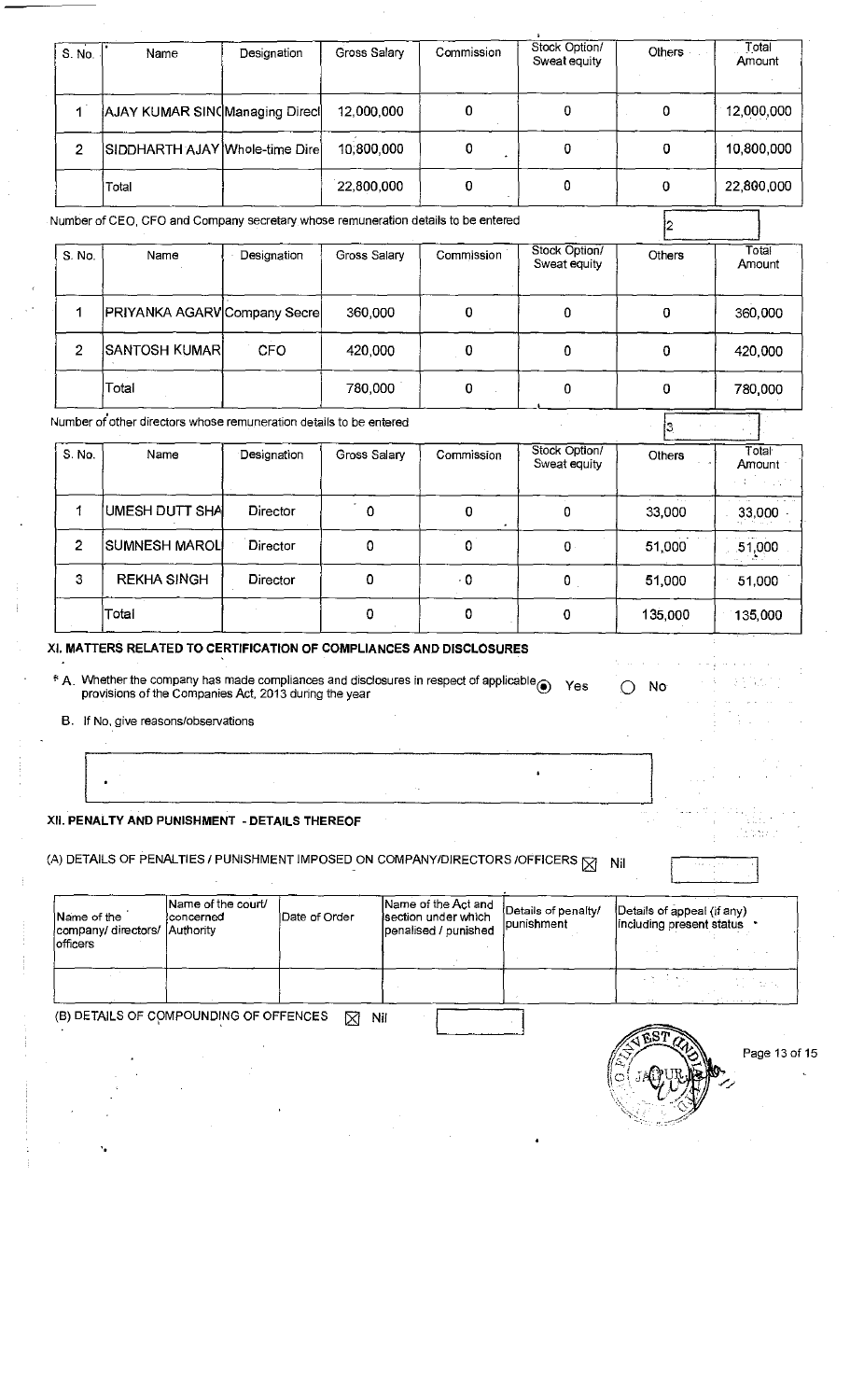| Name of the<br>company/directors/<br>officers | Name of the court/<br> concerned<br>Authority | Date of Order | Name of the Act and<br>section under which<br>offence committed | Particulars of<br>loffen <b>c</b> e | Amount of compounding (in<br>(Rupees) |
|-----------------------------------------------|-----------------------------------------------|---------------|-----------------------------------------------------------------|-------------------------------------|---------------------------------------|
|                                               |                                               |               |                                                                 |                                     |                                       |

XIII. Whether complete list of shareholders, debenture holders has been enclosed as an attachment

(•) Yes O No

#### XIV. COMPLIANCE OF SUB-SECTION (2) OF SECTION 92, IN CASE OF LISTED COMPANIES

In case of a listed company or a company having paid up share capital of Ten Crore rupees or more or turnover of Fifty Crore rupees or more, details of company secretary in whole time practice certifying the annual return in Form MGT-8.

| Name                           | <b>ANSHIKA GUPTA</b>          |                                                 |
|--------------------------------|-------------------------------|-------------------------------------------------|
| Whether associate or fellow    | Associate <sup>O</sup> Fellow |                                                 |
| Certificate of practice number | 8587                          | at successful and the profit<br>$\cdot$ $\cdot$ |

#### I/We certify that:

(a) The return states the facts, as they stood on the date of the closure of the financial year aforesaid correctly and adequately. (b)Unless otherwise expressly stated to the contrary elsewhere in this Return, the Company has complied with all the provisions ofthe Act during the financial year.

#### Declaration

| I am Authorised by the Board of Directors of the company vide resolution no. $\ldots$ 13 |  | dated $18/08/2018$ |  |
|------------------------------------------------------------------------------------------|--|--------------------|--|

(DD/MM/YYYY) to sign this form and declare that all the requirements of the Companies Act, 2013 and the rules made thereunder in respect of the subject matter of this form and matters incidental thereto have been compiled with. <sup>I</sup> further declare that:

Whatever is stated in this form and in the attachments thereto is true, correct and complete and no information material to the subject matter ofthis form has been suppressed or concealed and is as per the original records maintained by the company. 1.

All the required attachments have been completely and legibly attached to this form. 2.

Note: Attention is also drawn to the provisions of Section 447, section 448 and 449 of the Companies Act, 2013 which provide for punishment for fraud, punishment for false statement and punishment for false evidence respectively.

To be digitally signed by

l

| Director                         | <b>AJAY</b><br>kumar<br><b>İSINGH</b> |
|----------------------------------|---------------------------------------|
| DIN of the director<br>$\bullet$ | 00742286                              |
| To be digitally signed by        |                                       |



Page 14of15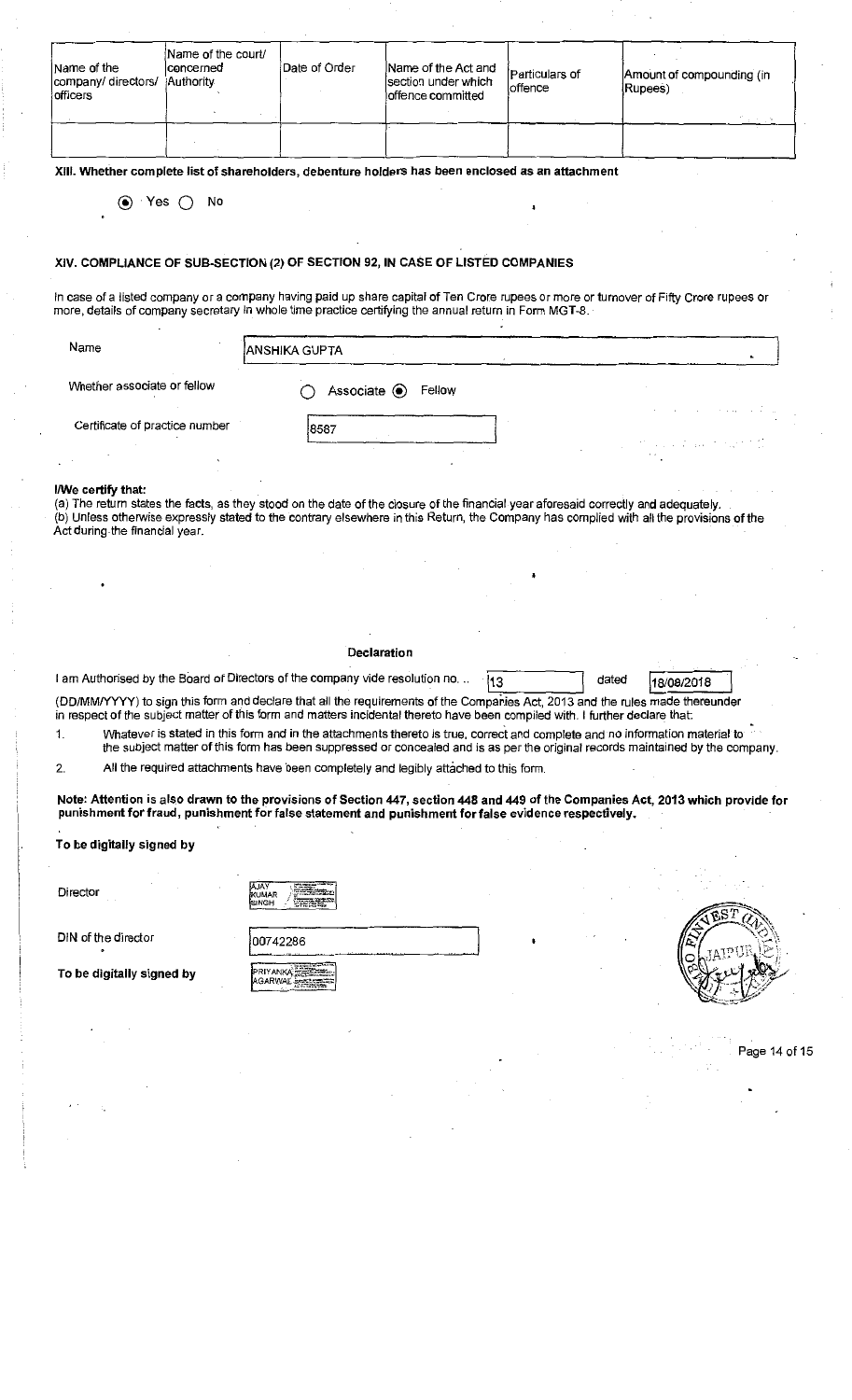|                   | (●) Company Secretary           |                                             |  |                                |           |                                          |  |
|-------------------|---------------------------------|---------------------------------------------|--|--------------------------------|-----------|------------------------------------------|--|
|                   | ◯ Company secretary in practice |                                             |  |                                |           |                                          |  |
| Membership number |                                 | 37066                                       |  | Certificate of practice number |           |                                          |  |
|                   | <b>Attachments</b>              |                                             |  |                                |           | <b>List of attachments</b>               |  |
|                   |                                 | 1. List of share holders, debenture holders |  | $X \in \mathfrak{Sh}$          |           | list of shareholders.pdf                 |  |
|                   |                                 | 2. Approval letter for extension of AGM;    |  | Affeten :                      | mgt-8.pdf | list of share transfer.pdf               |  |
|                   | 3. Copy of MGT-8;               |                                             |  | Aleisia                        |           | Details of a and meetings and committeen |  |
|                   |                                 | 4. Optional Attachement(s), if any          |  | Atelen                         |           |                                          |  |
|                   |                                 |                                             |  |                                |           | <b>Remove attachment</b>                 |  |
|                   |                                 | Modify                                      |  | ART J                          |           |                                          |  |

 $\sqrt{2}$ 

This eForm has been taken on file maintained by the Registrar ofCompanies through electronic mode and on the basis of statement of correctness given by the company ᡲ



#### Page 15 of 15

 $\tilde{\mathcal{E}}$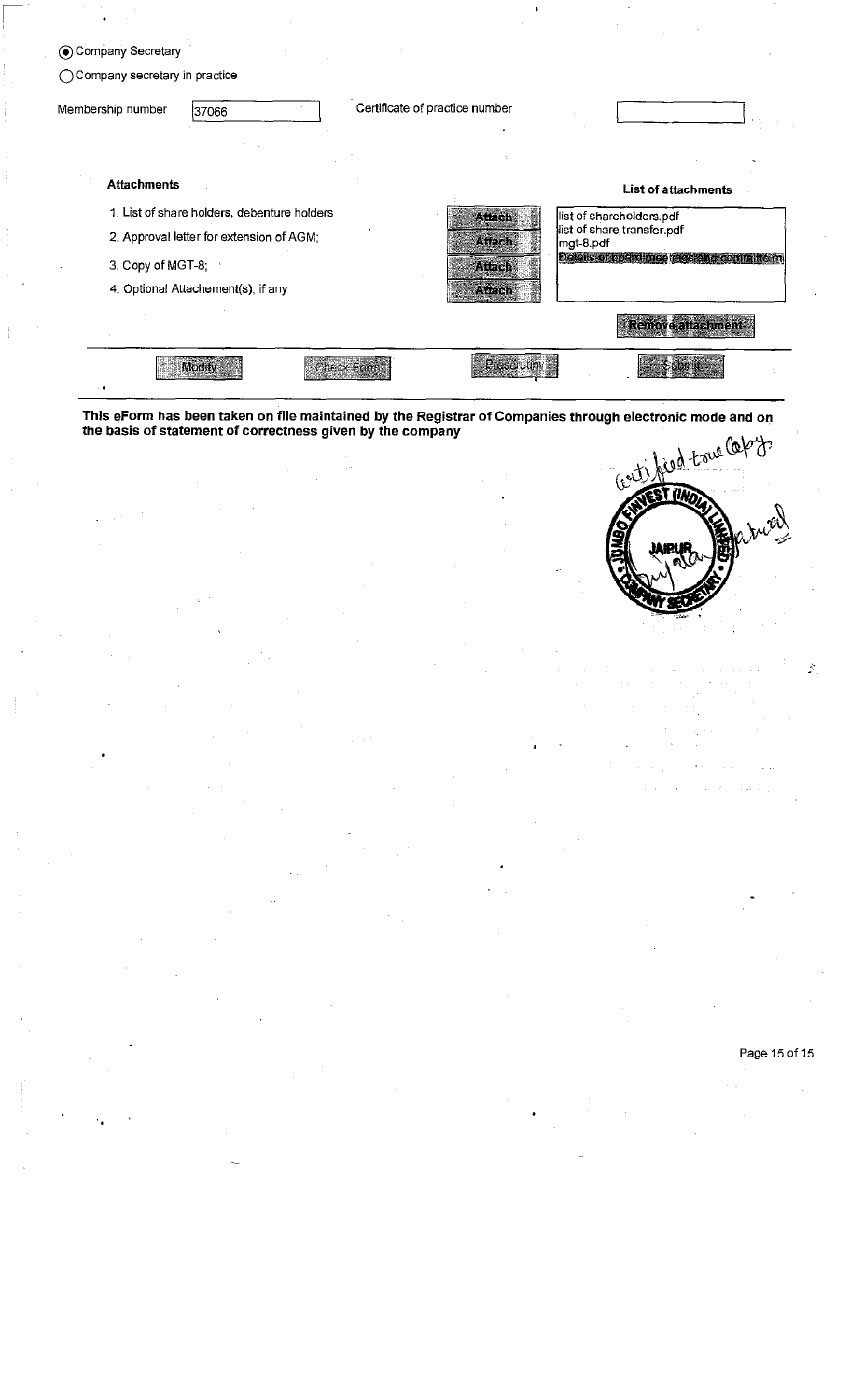## Details of board meetings

|           | No.<br>of<br><b>Meeting</b> | $o$ f<br>Date<br><b>Meeting</b>            |                         |                           | Name of Directors and their attendance in each meeting |                            |                          |
|-----------|-----------------------------|--------------------------------------------|-------------------------|---------------------------|--------------------------------------------------------|----------------------------|--------------------------|
|           |                             |                                            | Mr. Ajay<br>Kumar Singh | Mrs. Rekha<br>Singh       | Mr.<br>Siddharth<br>Ajay Singh                         | Mr.<br>Sumnesh<br>Marolia  | Mr. Umesh<br>Dutt Sharma |
| $\bullet$ |                             | $20-Apr-17$                                | $\overline{\checkmark}$ | ✓<br>$\ddot{\phantom{0}}$ |                                                        | ▽                          | $\overline{\checkmark}$  |
|           | $\overline{2}$              | $29$ -May-17                               | ✓                       | ✓                         | $\overline{\checkmark}$                                | $\overline{\checkmark}$    |                          |
|           | $\overline{3}$              | $\overline{07}$ -Jun-17                    | $\overline{\checkmark}$ | ✓                         | $\overline{\checkmark}$                                | $\overline{\checkmark}$    | ✓                        |
|           | $\overline{4}$              | $30 - Jun - 17$                            | ✓                       |                           | ✓                                                      | $\blacksquare$             |                          |
|           | 5                           | $06$ -Jul-17                               | ✓                       | ✓                         | $\overline{\check{Y}}$                                 | $\checkmark$               | ✓                        |
|           | 6                           | $25 - Ju - 17$                             | $\checkmark$            |                           | ✓                                                      |                            |                          |
|           | $\overline{7}$              | $18-Aug-17$                                | ✓                       | ✓                         | $\overline{\checkmark}$                                | $\overline{\cdot}$         |                          |
|           | $\bf 8$                     | 24-Aug-17                                  | $\checkmark$            | √                         | ✓                                                      | Ξ.                         |                          |
|           | 9                           | $20 - Sep-17$                              | ✓                       | $\overline{\checkmark}$   | $\overline{\checkmark}$                                | $\overline{\phantom{a}}$   | $\sim$                   |
|           | 10.                         | $26$ -Sep-17                               | $\triangledown$         |                           | $\sqrt{ }$<br>$\alpha = 1/2$                           | $\tilde{\phantom{a}}$      |                          |
|           | $\overline{11}$             | $16 - Oct-17$                              | $\overline{\checkmark}$ | ٠.                        | ✓                                                      |                            |                          |
|           | $\overline{12}$             | $30-Nov-17$                                | $\checkmark$            | $\sqrt{}$                 | ⊽                                                      | ✓                          |                          |
|           | 13                          | $19 - Dec-17$                              | $\overline{\checkmark}$ | ✓                         | ✓                                                      |                            |                          |
|           | $\overline{14}$             | $22 - Dec-17$                              | 7                       | $\overline{\checkmark}$   | ✓                                                      | $\sim$ 10 $\sim$ 10 $\sim$ |                          |
|           | 15                          | $29$ -Jan-18                               | ✓                       | $\overline{\checkmark}$   | ✓                                                      |                            |                          |
|           | 16                          | $15$ -Feb- $18$                            | $\checkmark$            |                           | $\mathcal{S}$                                          |                            |                          |
|           | $1\overline{7}$             | $27$ -Feb-18                               | $\checkmark$            | ۰                         | ✓                                                      |                            |                          |
|           | 18                          | $22-Mar-18$                                | $\blacktriangledown$    | -                         | $\checkmark$                                           |                            |                          |
|           | 19                          | $31-Mar-18$                                | $\checkmark$            | 7                         | ✓                                                      | $\overline{\checkmark}$    | ✓                        |
|           | attended<br><b>Director</b> | <b>Total no. of Meetings</b><br>by<br>each | 19(Nineteen)            | $\overline{12}$ (Twelve)  | $19$ (Nineteen)                                        | 7(Seven)                   | $5$ (Five)               |

FET CH  $\mathbb{R} \mathbb{R}$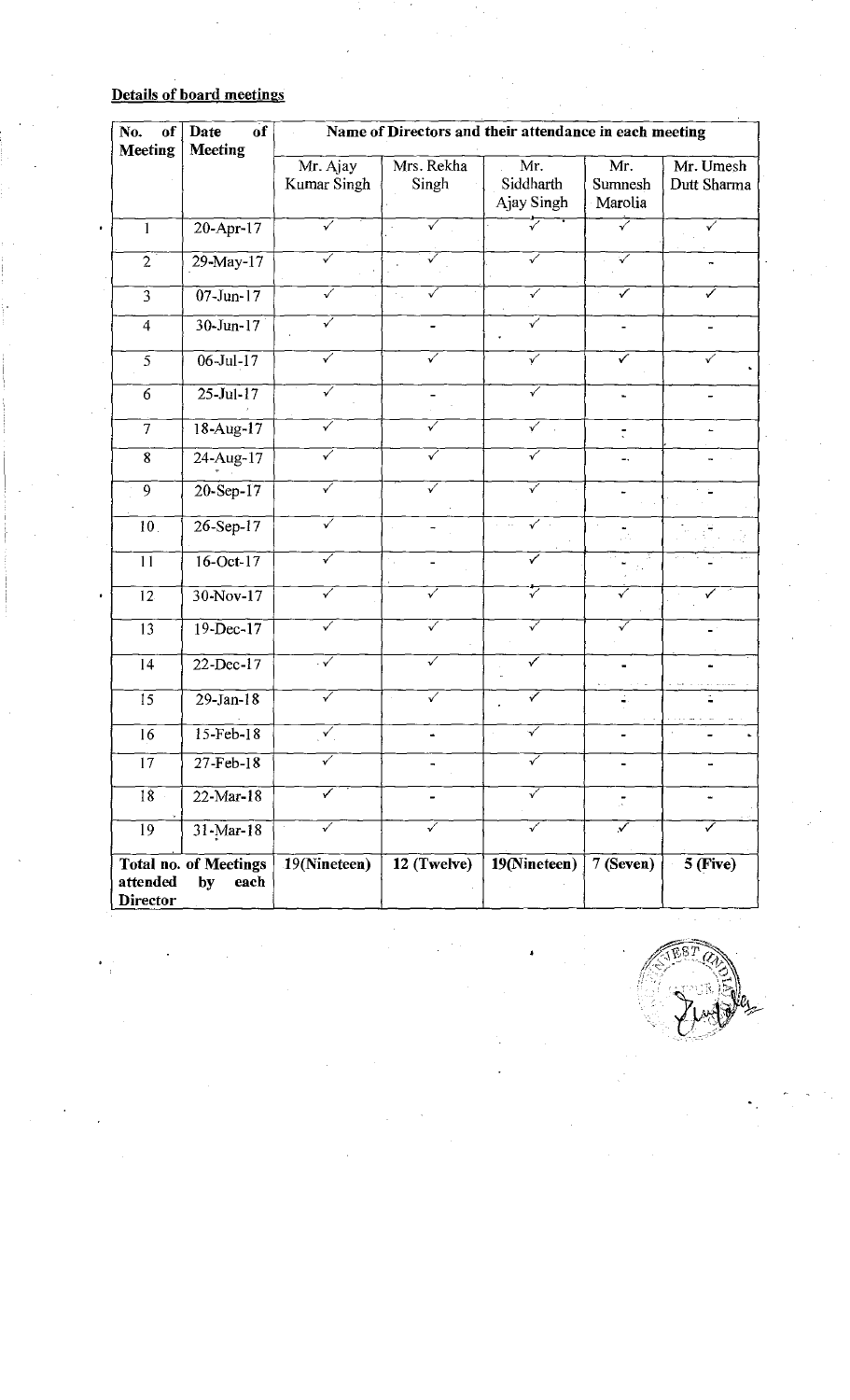## 4. Committees of the Board

#### Audit Committee

|         |                                                             |                        | Name of Committee Members and their attendance |                     |
|---------|-------------------------------------------------------------|------------------------|------------------------------------------------|---------------------|
| Sr. No. | Date of Meeting                                             |                        | in each meeting                                |                     |
|         |                                                             | Mr. Sumnesh<br>Marolia | Mr. Umesh<br>Dutt Sharma                       | Mrs. Rekha<br>Singh |
|         | $07 - Jun - 17$                                             |                        |                                                |                     |
|         | $06$ -Jul- $17$                                             |                        |                                                |                     |
|         | 30-Nov-17                                                   |                        |                                                |                     |
|         | $31-Mar-18$                                                 |                        |                                                |                     |
|         | Total no. of Meetings attended by<br>each Committee Members | $3$ (Three)            | $3$ (Three)                                    | $3$ (Three)         |

#### Details of audit committee meetings during the Financial Year 2017-18:

#### Nomination and Remuneration Committee

#### Details of Nomination and Remuneration Committee meetings during the Financial Year <u> 2017-18:</u>

| Sr. No. | Date of Meeting                                             | Name of Committee Members and their attendance in<br>each meeting<br>おんな しんせい |                          |                     |  |  |  |
|---------|-------------------------------------------------------------|-------------------------------------------------------------------------------|--------------------------|---------------------|--|--|--|
|         |                                                             | Mr. Sumnesh<br>Marolia                                                        | Mr. Umesh Dutt<br>Sharma | Mrs. Rekha<br>Singh |  |  |  |
|         | $20 - Apr - 17$                                             |                                                                               |                          |                     |  |  |  |
| 2       | $31-Mar-18$                                                 |                                                                               |                          |                     |  |  |  |
|         | Total no. of Meetings attended by<br>each Committee Members | $2$ (Two)                                                                     | $2$ (Two)                | $2$ (Two)           |  |  |  |

## Independent director's committee

Details of independent director's committee meetings

| ' Sr. No. | Date of Meeting | Name of Committee Members and their attendance in. |
|-----------|-----------------|----------------------------------------------------|
|           |                 | each meeting                                       |
|           |                 |                                                    |

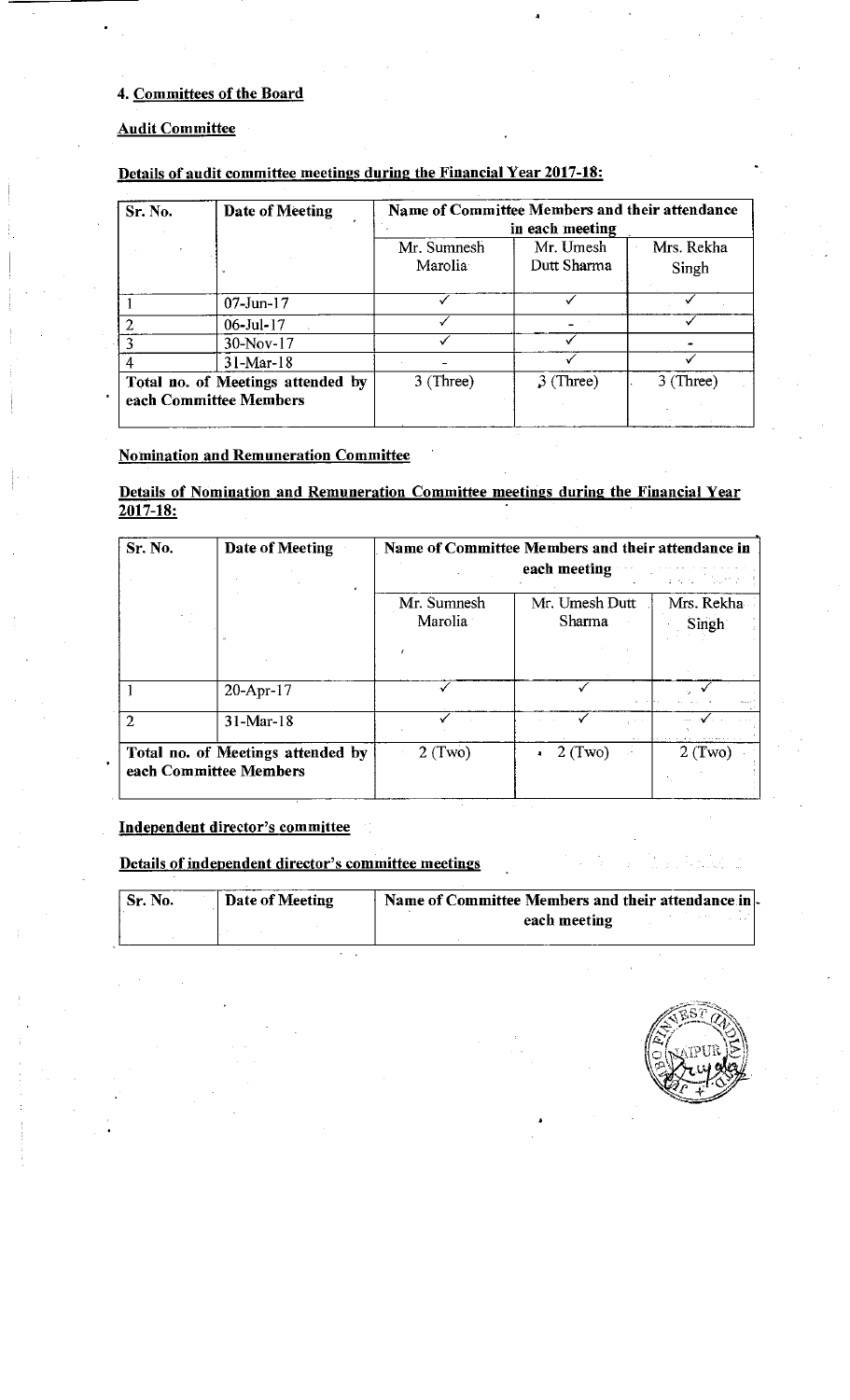|                                                             | Mr. Sumnesh Marolia | Mr. Umesh Dutt Sharma |  |  |
|-------------------------------------------------------------|---------------------|-----------------------|--|--|
|                                                             |                     |                       |  |  |
|                                                             |                     |                       |  |  |
| 31.03.2018                                                  |                     |                       |  |  |
| Total no. of Meetings attended by<br>each Committee Members | 1(One)              | 1(One)                |  |  |

#### Corporate Social Responsibility Committee meetings

#### Details of Corporate Social Responsibility Committee meetings during the Financial Year <u>2017-18:</u>

| Sr. No.                                                     | Date of Meeting | Name of Committee Members and their attendance in<br>each meeting |                             |                         |  |  |  |
|-------------------------------------------------------------|-----------------|-------------------------------------------------------------------|-----------------------------|-------------------------|--|--|--|
| $\sim$ $\sim$                                               |                 | Mr. Sumnesh<br>Marolia                                            | Mr. Siddharth<br>Ajay Singh | Mr. Ajay<br>Kumar Singh |  |  |  |
|                                                             | 28-Dec-17       |                                                                   |                             |                         |  |  |  |
|                                                             | $31-Mar-18$     |                                                                   |                             |                         |  |  |  |
| Total no. of Meetings attended by<br>each Committee Members |                 | 2(Two)                                                            | 2(Two)                      | 2(Two)                  |  |  |  |

#### Risk Management Committee meetings Details of Risk Management Committee meetings during the Financial Year 2017-18:

| Sr. No.  | Date of<br>Meeting                                              |                        | Name of Committee Members and their attendance in each meeting |                      |
|----------|-----------------------------------------------------------------|------------------------|----------------------------------------------------------------|----------------------|
|          |                                                                 | Mr. Sumnesh<br>Marolia | Mr. Siddharth Ajay<br>Singh                                    | Mr. Ajay Kumar Singh |
|          | $27$ -Feb-18                                                    |                        |                                                                |                      |
|          | $31-Mar-18$                                                     |                        |                                                                |                      |
| attended | Total no. of Meetings<br>by<br>each<br><b>Committee Members</b> | 2(Two)                 | 2(Two)                                                         | 2(Two)               |

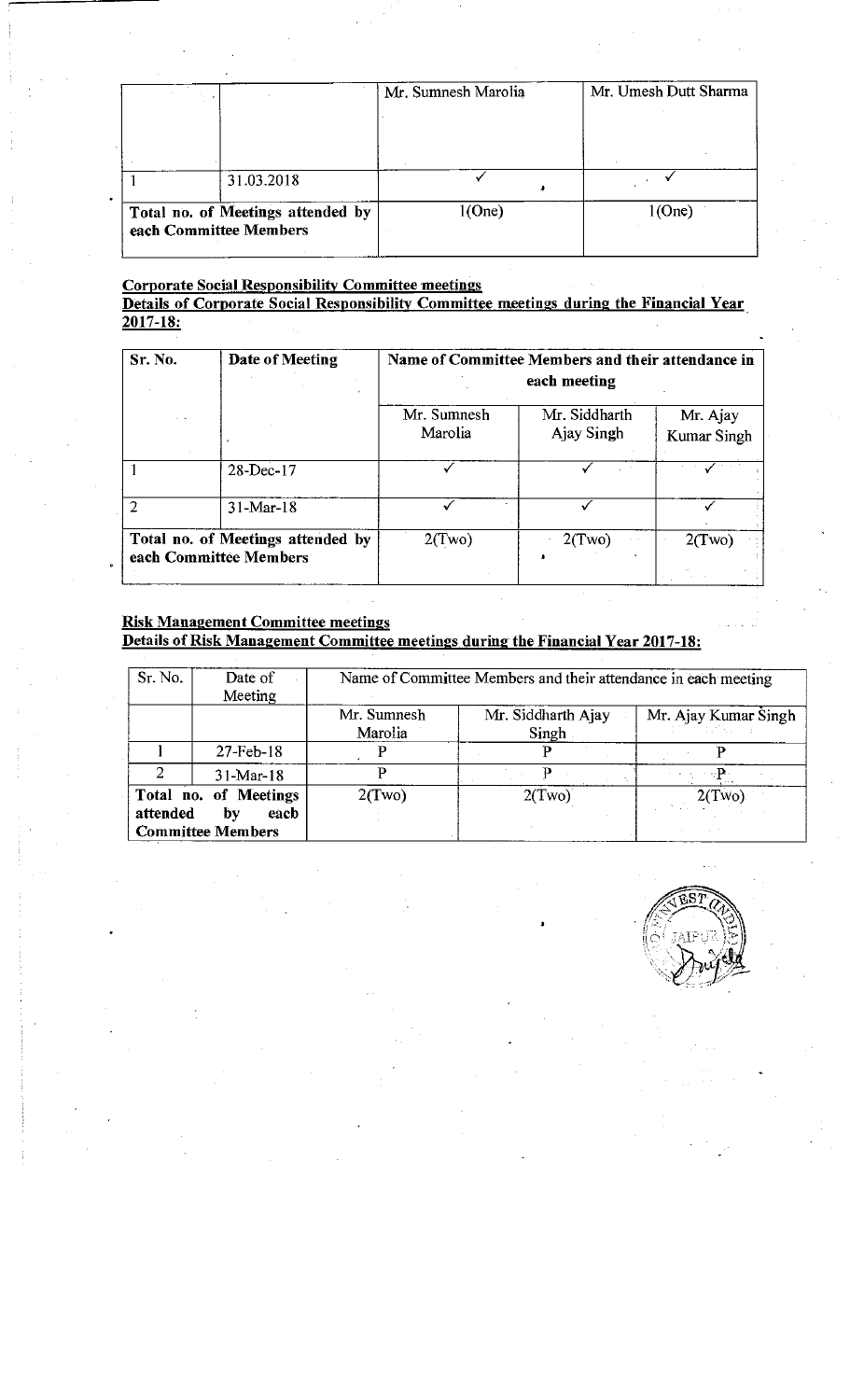#### JUMBOFINVEST(INDIA.).LIMITED

i

Reg. Office: H2, Kanchan Apartment, Opp. L.E.S College, Tilak Nagar, Jaipur, Rajasthan<br>ONNO: U65923RJI998PLC011498<br>Phone No: 0141-4047438 Email ID; jfpijaipun@grossi.com

| $Sn$ . No.              | L. Polic                | Name of Shareholders                                | <b>Address</b>                                                                               | <b>Shares</b> | Nominal              | Tatal Value of |  |  |
|-------------------------|-------------------------|-----------------------------------------------------|----------------------------------------------------------------------------------------------|---------------|----------------------|----------------|--|--|
|                         |                         |                                                     |                                                                                              |               | value of<br>share    | <b>Shares</b>  |  |  |
| 1                       | 1                       | Ajay Kumar Smgh                                     | 201, A 31, Kanchan Aptt, Shivaji Marg, Tilak<br>Nacar, Jaiour 302004 :                       | 4633241       | $10$                 | 46332418       |  |  |
| 2                       | 3.                      | Rekha Singh                                         | 281, A-31, Kanchan Aptt, Shivaji Marg,<br>Tilak Nagar, Jaipur-302004                         | 2267227       | 10                   | 22692270       |  |  |
| 3                       | 10                      | Sutyawan Devi                                       | Gulah Bagh, Karauli                                                                          | 51,500        | 10                   | 515000         |  |  |
| $\overline{4}$          | 15                      | Agay Singh (HUF)                                    | Gulah Batch, Karauli                                                                         | 46,440        | $\overline{1}$ a     | 464400         |  |  |
| 5.                      | 77                      | K.K. Petrophem Pvt Ltd.                             | A-94, Nand Pun, Hawa Sadak Jaipur                                                            | 50,000        | 10                   | 500000         |  |  |
| 6                       | 18                      | Padam Bearing (I) Ltd                               | F-105, Time Squre, Vidhyadhar Nagar, Jaipur,                                                 | 58,000        | ĩ0                   | 500000         |  |  |
| 7                       | 19                      | Kotputali Investment P. Ltd                         | S-64, Agarsen Tower VichyadharNagar,<br>Jaipur                                               | 30,000        | ī0                   | 300000         |  |  |
| $\overline{\mathbf{g}}$ | $\overline{20}$         | BE Queen Textiles Pvt. Ltd                          | M-9, New Market Khasa Khati Circle, Jamur                                                    | 50,000        | 30                   | 600000         |  |  |
| 9                       | $\overline{\mathbf{z}}$ | Koustalih Singh Bhadoria                            | A-51, Udai bhawan, Ankur Society, Krishna<br>Nagar, Sezpur Bhoga, Ahmedabad                  | 551815        | 10 <sup>7</sup>      | 5518150        |  |  |
| 10                      | 23                      | Singled Ajay Construction Pvt.<br>Ld                | 201. Kanchan Apartment Tilak Nagar Jaipur                                                    | 150000        | $\overline{10}$      | 1500000        |  |  |
| $\overline{\mathbf{u}}$ | $\overline{24}$         | Anulekha Singh                                      | 201, Kanchan Apartment, Tilak Navar.<br>Rajapark, Jaipur                                     | 514615        | $\overline{10}$      | 5146150        |  |  |
| $\overline{12}$         | 28                      | Siddhaith Ajay Singh                                | 201, Kanchan Apartements, Opp. Lbs.<br>Caflege, Tilak Nagar, Jamur- 302004                   | 4621778       | $\overline{10}$      | 46217780       |  |  |
| 13                      | 30                      | Alay Build Estate Pvt. Ltd.                         | 407, Kanchan Apartment, Opp. LBS College,<br>Tilak Nagar, Jaipur.                            | 386250        | 10                   | 3862500        |  |  |
| 14                      | 33                      | Shine Star Estate LLP                               | 203, Kanchan Apartment, Opp. LBS College,<br>Tilak Nagar Jaipur                              | 2538890       | $\overline{10}$      | 25388900       |  |  |
| 15                      | 34                      | Sunayana Teamac & Engineering<br>ШP                 | 38, Uday Diamond Complex, 0425-07-0938-<br>0001-C, National Highway, Lilanagar,<br>Ahemdabad | 2180895 -     | 10                   | 21808950       |  |  |
| $\overline{16}$         | $\overline{35}$         | Vishal Ajay Singh                                   | 201. Kanchan Apartment, A-31 Vidhyslaya<br>Marg, Tilak Nagar, Jaipur -                       | 2629900       | In.                  | 26299000       |  |  |
| -17                     | 65                      | Veenwadini Properties Private<br>Limited            | A-55 FF Complex, Ranj Jhansi Read.<br>Jiandelwalan New Delhi - 110001                        | 225807        | $10^{-}$             | 32258070       |  |  |
| 18                      | 66                      | Shweta Rathi                                        | 30/4, Sai Deep Building, JB Nagar, Andbert<br>East Mumbai-400059                             | 625800        | $\overline{10}$<br>٠ | 6250008        |  |  |
| 19                      | 67                      | Saptrishi Agrorech Limited<br>Liability Partnership | G-6 Kanchan Appartment, Opposite L B S.<br>College, Tilak Nagar, Jamur, Rajasthan            | 5555556       | 10                   | 5555558        |  |  |
|                         |                         | Total                                               |                                                                                              | 30170914      |                      |                |  |  |
|                         |                         |                                                     |                                                                                              |               |                      | 301709140      |  |  |

.<br>v<mark>est (I</mark>ndia) Limited

## $\mathfrak{C}$

Ajay Kunga Singh<br>• (Managing Director)<br>• (DIN: 00742286)<br>Add.: 201, A 31, Kanchan<br>• Aptt. Shivaji Marg, Tilak<br>• Nagar, Jaipur

<sup>I</sup>

 $\overline{\phantom{a}}$ 

Rekha Songh<br>(Director)<br>(DIN: 82378877)<br>Add.: 201, A-31, Kanchan Aptt Shivaji<br>Marg, Tilak Nagar Jaipur

«

 $\cdot$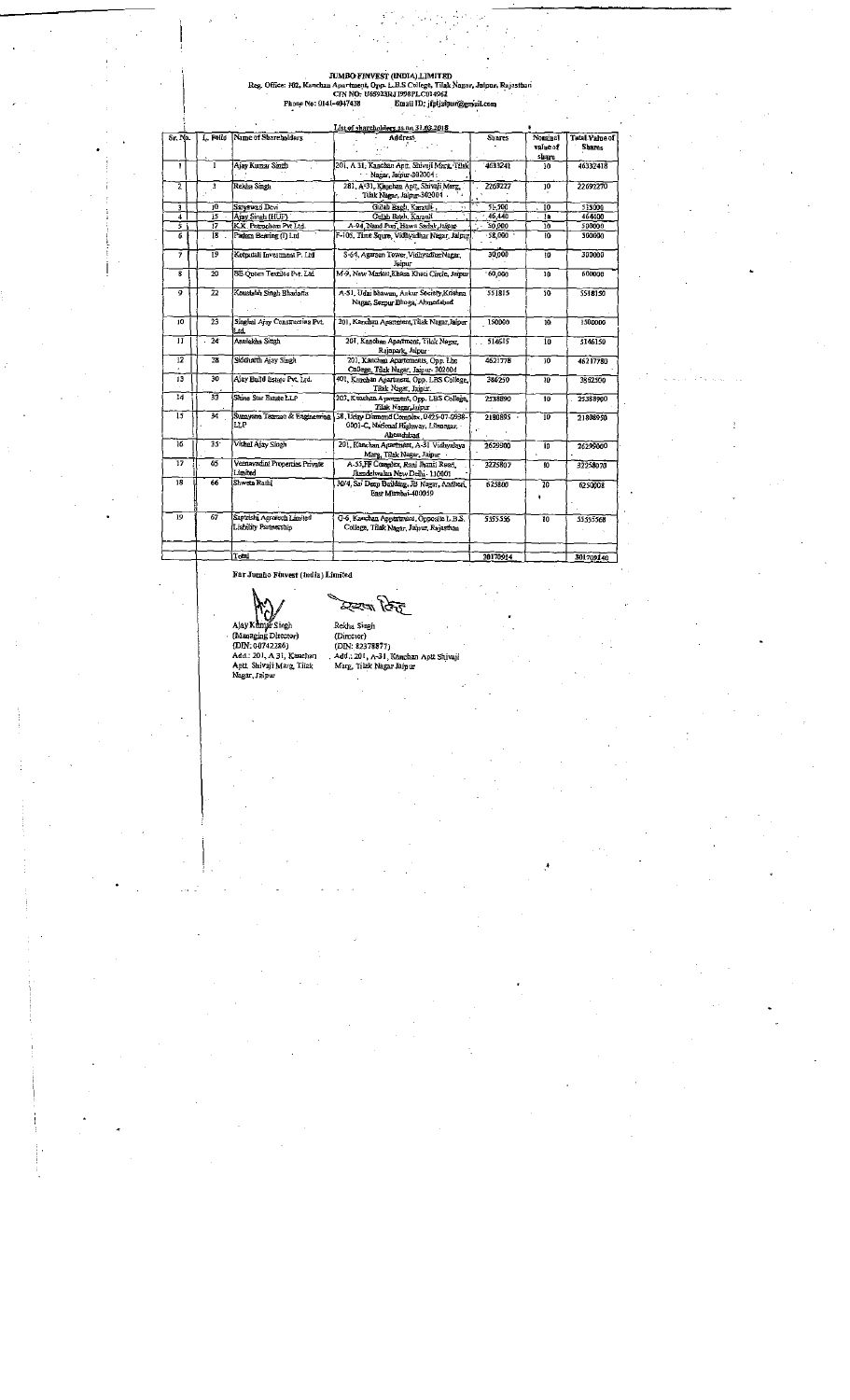. i

;

:

.

:

:

JUMBO FINVEST (INDIA) LIMITED<br>Reg. Office: 102, Kanchan Apartment, Opp. L.B.S College, Tilak Nagar. Jaipur, Rajasthan

CIN: U65923RJ1998PLG014961<br>Phone No: 0141-4047438 : Email ID: jfpljaipur@graail.com

 $\overline{\phantom{a}}$ 

#### Share transfer/Transmission list as on 31.03.2018

| Sr. No         | Date of Transfer | Folio no. of<br>transferor | Name of transferor       | Nn. of shares | Folio no. of<br>transferee | Name of transferee       |
|----------------|------------------|----------------------------|--------------------------|---------------|----------------------------|--------------------------|
| 1              | 19/12/2017       | $\overline{36}$            | Mr. Sudharshan Kumar     | 3575          | 28                         | Mr. Siddharth Ajay Singh |
| $\overline{2}$ | 19/12/2017       | - 37                       | Mr. Jagdish Prasad Gupta | 3575          | 28                         | Mr. Siddharth Ajay Singh |
| 3              | 19/12/2017       | 38                         | Mr. Govind Lal Gupta     | 7150          | 28                         | Mr. Siddharth Ajay Singh |
| 4              | 19/12/2017       | 39                         | Mr. Govind Prasad Goval  | 7150          | 28                         | Mr. Siddharth Ajay Singh |
| 5              | 19/12/2017       | 40                         | Mr. Mahesh Chand Gupta   | 3575          | 28                         | Mr. Siddharth Ajay Singh |
| 6              | 19/12/2017       | 41                         | Mrs. Reeta Gunta         | 3575          | 28                         | Mr. Siddharth Ajay Singh |
| 7              | 19/12/2017       | 42                         | Mr. Vishnu Chand Kasyap  | 7150          | $\overline{28}$            | Mr. 8iddharth Ajay Singh |
| ŝ              | 19/12/2017       | 43                         | Mr. Pramod Kumar Garg    | 7150          | 28                         | Mr. Siddharth Ajay Singh |
| 9              | 19/12/2017       | 44                         | Mr. Rajesh Kumar Gupta   | 7150          | 28                         | Mr. Siddharth Ajay Singh |
| 10             | 19/12/2017       | 45                         | Mr. Rohit Agrawal        | 3575          | 28                         | Mr. Siddharth Ajay Singh |
| น              | 19/12/2017       | 46                         | Mr. Tulsiram Sharma      | 35700         | 28                         | Mr. Siddharth Ajay Singh |
| 12             | 19/12/2017       | 47                         | Mr. Harishankar Sharma   | 35700         | 28                         | Mr. Siddharth Ajay Singh |
| 13             | 19/12/2017       | 48                         | Mrs. Premiata Gupta      | 3575          | 28                         | Mr. Siddharth Ajay Singh |
| 14             | 19/12/2017       | 49                         | Mr. Monu Bindal          | 3575          | 28                         | Mr. Siddharth Ajay Singh |
| 15             | 19/12/2017       | 50                         | Mr. Mohan Lal Gupta      | 7150          | 28                         | Mr. Siddharth Ajay Singh |
| l6             | 19/12/2017       | 51                         | Mr. Bahu Lal Mali        | 3575          | 28                         | Mr. Siddharth Ajay Singh |
| 17             | 19/12/2017       | 52                         | Mr. Abdul Mazid          | 32140         | 28                         | Mr. Siddharth Ajay Singh |
| 18             | 19/12/2017       | 53                         | Mr. Aarif Khan           | 30300         | 28                         | Mr. Siddharth Ajay Singh |
| 19             | 19/12/2017       | 54                         | Mr. Satanand Sharma      | 3575          | 28                         | Mr. Siddharth Ajay Singh |
| 20             | 19/12/2017       | 55                         | Mr. Madan Monan Gupta    | 3575          | 28                         | Mr. Siddharth Ajay Singh |
| 21             | 19/12/2017       | 56 <sub>1</sub>            | Mr. Lalaram Shakyabal    | 3575          | 28                         | Mr. Siddharth Ajay Singh |
| 22             | 19/12/2017       | $\overline{57}$            | Mr. Hemendra Kashyap     | 3575          | 28                         | Mr. Siddharth Ajay Singh |
| 23             | 19/12/2017       | 58                         | Mr. Ragunandan Singh     | 3575          | 28                         | Mr. Siddharth Ajoy Singh |
| 24             | 19/12/2017       | 59                         | Mr. Anil Kumar Jangid    | 3575          | 28                         | Mr. Siddharth Ajay Singh |
| 25             | 19/12/2017       | 60                         | Mrs. Sudha Roy           | 3575          | 28                         | Mr. Siddharth Ajay Singh |
| 26             | 19/12/2017       | 61                         | Mr. Vinod Kumar Roy      | 3575          | $28 -$                     | Mr. Siddharth Ajay Singh |
| 27             | 19/12/2017       | $\overline{62}$            | Mr. Krishnakant Sharma   | 3575          | 28                         | Mr. Siddharth Ajay Singh |

I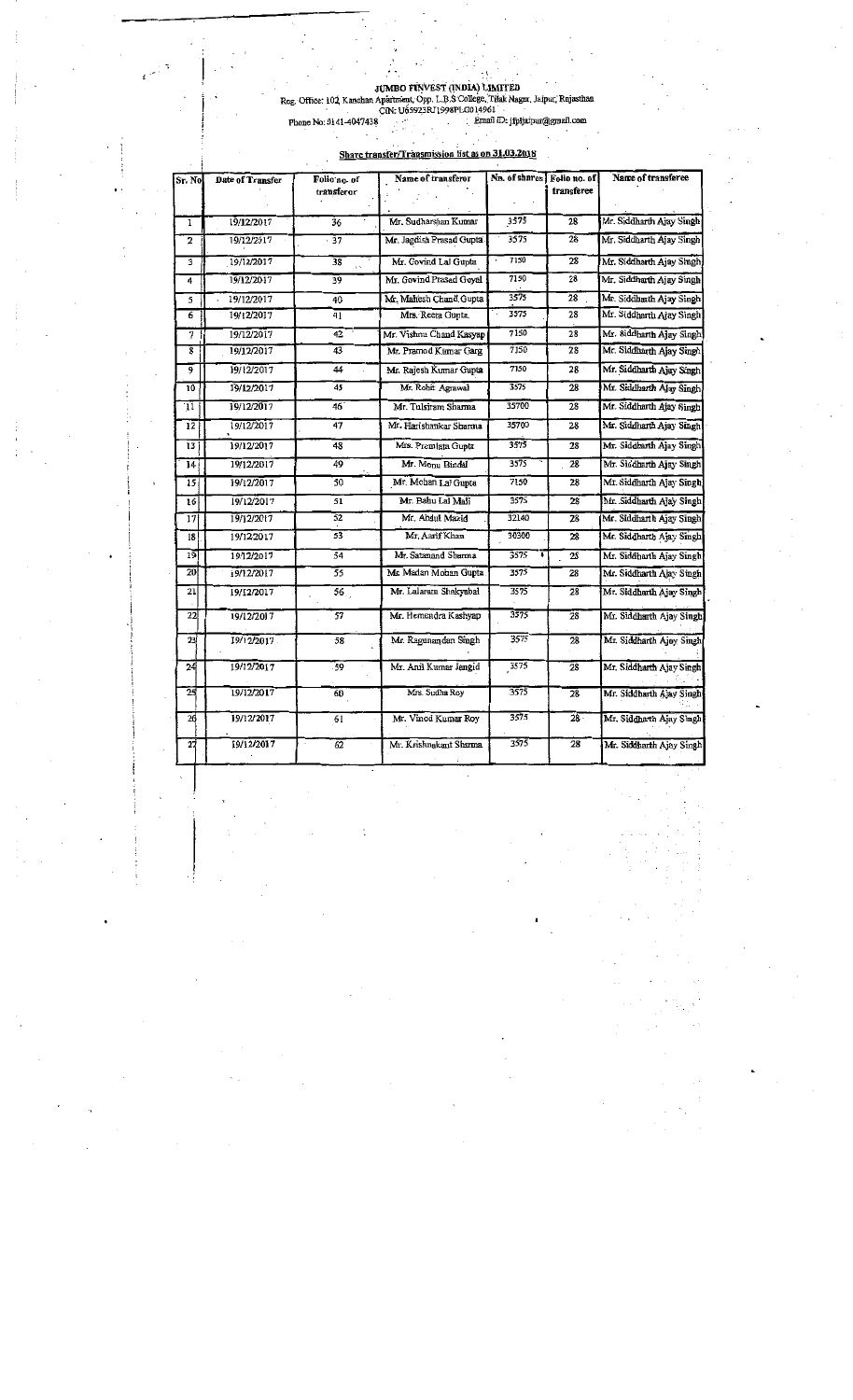|                 |            | Total No. of Shares Transferred |                               | 1460497 |                 |                           |
|-----------------|------------|---------------------------------|-------------------------------|---------|-----------------|---------------------------|
| 40              | 19/12/2017 | 12                              | Mr. Teeka Ram Meena           | 31500   | 28              | Mr. Siddharth Ajay Singh  |
| 39              | 19/12/2017 | 7                               | Mrs. Savitri Devi Gupta       | 30000   | 28              | Mr. Siddharth Ajay Singh  |
| 38              | 19/12/2017 | 32                              | Mr. Keshav Singh<br>Sikarwar  | 81500   | 28              | Mr. Siddharth Ajay Singh  |
| 37              | 19/12/2017 | 27                              | Mrs. Seema Singh              | 71500   | 28              | Mr. Siddharth Ajay Singh  |
| 36              | 19/12/2017 | 21                              | Mr. Mohan Singh               | 14000   | 28              | Mr. Siddharth Ajay Singh  |
| $35 -$          | 19/12/2017 | -16                             | Mr. Vikas Singh Tomar         | 70000   | 28              | Mr. Siddharth Ajay Singh  |
| 34              | 19/12/2017 | 9                               | Mrs. Santosh Singh<br>Chouban | 71500   | 28              | Mr. Siddharth Ajay Singh  |
| 33              | 19/12/2017 |                                 | Mr. Chandra Pal Singh         | 40000   | $\overline{28}$ | Mr. Siddharth Ajay Singh. |
| $3\overline{2}$ | 19/12/2017 | 29                              | Mrs. Vinod Kanwar             | 456500  | 28              | Mr. Siddharth Ajay Singh  |
| $\overline{31}$ | 19/12/2017 | 13                              | Mr. Ved Pratap Singh          | 81700   | 28              | Mr. Siddharth Ajay Singh  |
| 30              | 19/12/2017 | 8                               | Mrs. Neelam Singh             | 257700  | 28              | Mr. Siddharth Ajay Singh. |
| 29              | 19/12/2017 | 64                              | Mr. Mukesh Kumar<br>Sharma    | 13507   | 28              | Mr. Siddharth Alay Singh  |
| 28              | 19/12/2017 | 63                              | Mr. Mahendra Kumar<br>Sharma  | 3575    | 28              | Mr. Siddharth Ajay Singh  |

For Jumbo Finvest (India) Limited

Wa<br>umar Singh<br>ging Directo

..I

V AiiyK RekhaSingh (Managing Director) (Director)

(DfN:00742286) (DIN:02378877) Add.:201,A 31, Add.:201, A-31, Kajehan Aptt Shivaji Kanchan-Aptt Shivaji Marg, Tilak Nagar, Marg, Tilak Nagar Jaipur Jaipur

5

i

l,

;

I am a choice and the contract of the contract of the contract of the contract of the contract of the contract of

4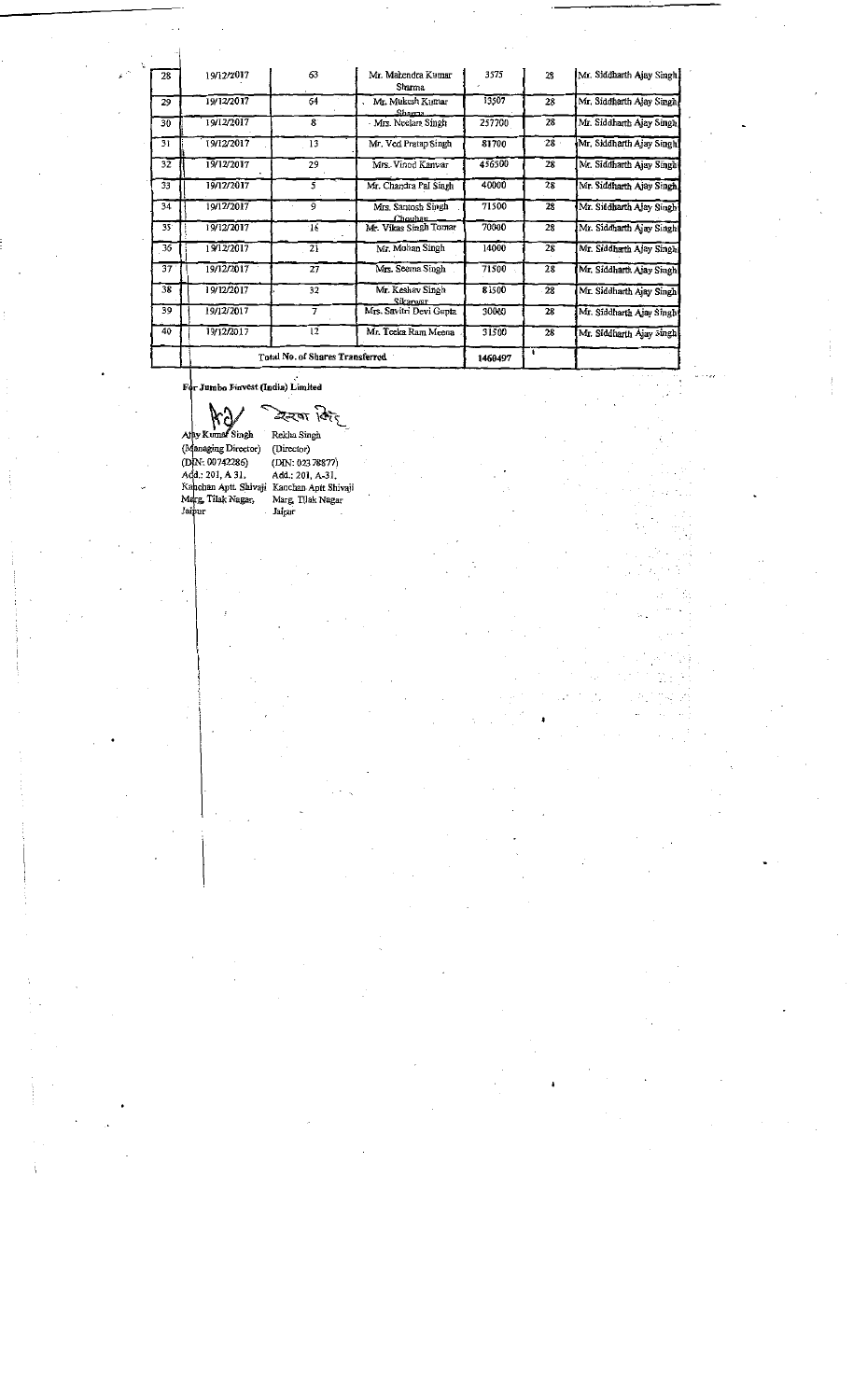#### ANSHIKA & ASSOCIATES PRACTICING COMPANY SECRETARIES

 $\mathcal{E}$ 

#### Form No.MGT-8

#### [Pursuant to section 92(2) of the Companies Act, 2013 and rule 11(2) of Companies (Management and Administration) Rules, 2014]

#### CERTIFICATE BY A COMPANY SECRETARY IN PRACTICE

I have examined the registers, records and books and papers of Jumbo Finvest(India) Limited (the Company) as required to be maintained under the Companies Act, 2013 (the Act) and the rules made thereunder for the financial year ended on March 31, 2018. In my opinion and to the best of my information and according to the examinations carried out by me and explanations furnished to me by the company, its officers and agents,Icertify that:

A. the Annual Return states the facts as at the close of the aforesaid financial year correctly and adequately.

B. during the aforesaid financial year the Company has complied with provisions of the Act  $&Rules$  made there under in respect of:

1. Its status under the Act;

2. Maintenance of registers/records & making entries therein within the time prescribed therefore;

3. Filing of forms and returns as stated in the annual return, with the Registrar of Companies, Regional Director, Central Government, the Tribunal, Court or other authorities within the prescribed time; except additional fees wherever applicable.

4. Calling/ convening/ holding meetings of Board of Directors or its committees, if any,and the meetings of the members of the company on due dates as stated in the annual return in respect of which meetings, proper notices were given and the proceedings including the circular resolutions and resolutions passed by postal ballot, if any, have been properly recorded' in the Minute Book/registers maintained for the purpose and the same have been signed;

5. Closure of Register of Members / Security holders, as the case may be. Not applicable ,

6. Advances/loans to its directors and/or persons or firms or companies referred in section 185 of the Act; As the Company is an NBFC therefore section 185 of the Act is not applicable.

7. Contracts/arrangements with related parties as specified in section 188 of the Act; All related party transactions that were entered into during the financial year were on

> O-10, II<sup>nd</sup> Floor, Amber Tower. S. C. Road, Jaipur Phone No.: 0141-4016962, 0141-2378079 E-mail ID: anshugupta.cs@gmail.com



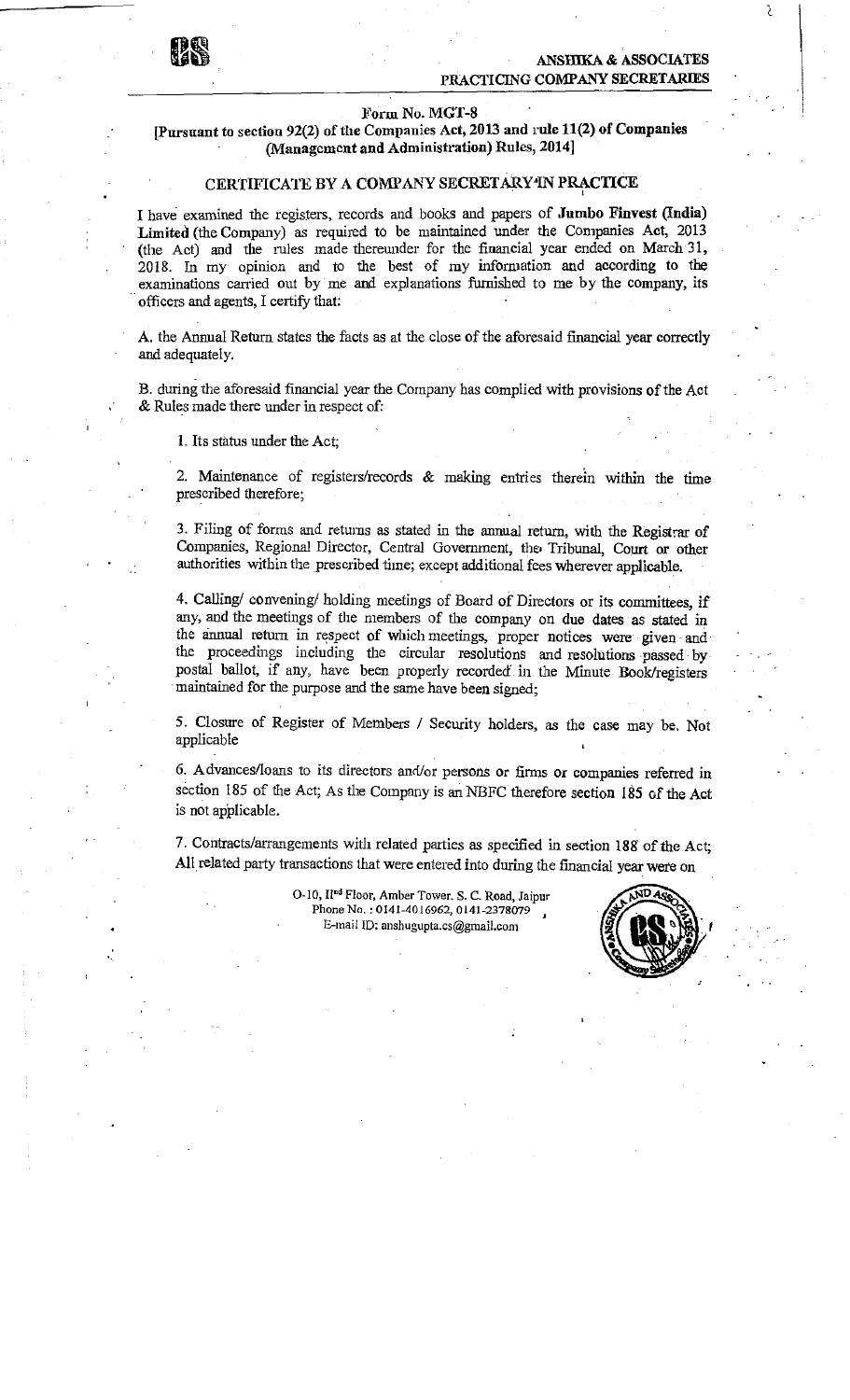an arm's length basis and were in the ordinary course of business however approval of the Board of Directors & shareholders was obtained wherever required.

8. During the year the company has issued  $&$  allot equity shares on right basis and the company also transmit its equity shares.

9. Keeping in abeyance the rights to dividend, rights shares and bonus shares pending registration of transfer of shares in compliance with the provisions of the Act. Not applicable

10. Declaration/ payment of dividend; transfer of unpaid/ unclaimed dividend/other amounts as applicable to the Investor Education and Protection Fund in accordance with section 125 of the Act; Not applicable

11. Signing of audited financial statement as per the provisions of section 134 of the Act and report of directors is as per sub - sections  $(3)$ ,  $(4)$  and  $(5)$  thereof;

12. Constitution/ appointment/ re-appointments/ retirement/ filling up casual vacancies/ disclosures of the Directors, Key Managerial Personnel and the remuneration paid to them;

13. Appointment/ reappointment/ filling, up casual vacancies of auditors as per the provisions of section 139 of the Act;

14. Approvals required to be taken from the Central Government, Tribunal, Regional Director, Registrar, Court or such other authorities under the various provisions of the Act; Not applicable

15. Acceptance/ renewal/ repayment of deposits; The NBFC Registration Certificate issued by RBI restricts the company to accept public deposits. The directors in their meeting had again resolved not to accept public deposit without approval ofRBI. As such, the company has not accepted any public deposit during the year.

16. Borrowings from its directors, members, public financial institutions, banks and others and creation/modification/ satisfaction of charges in that respect, wherever applicable;

17. Loans and investments or guarantees given or providing of securities to other bodies corporate or persons falling under the provisions of section 186 of the Act; The Company is an NBFC and investments made during the year are in the ordinary course of business.



:

;